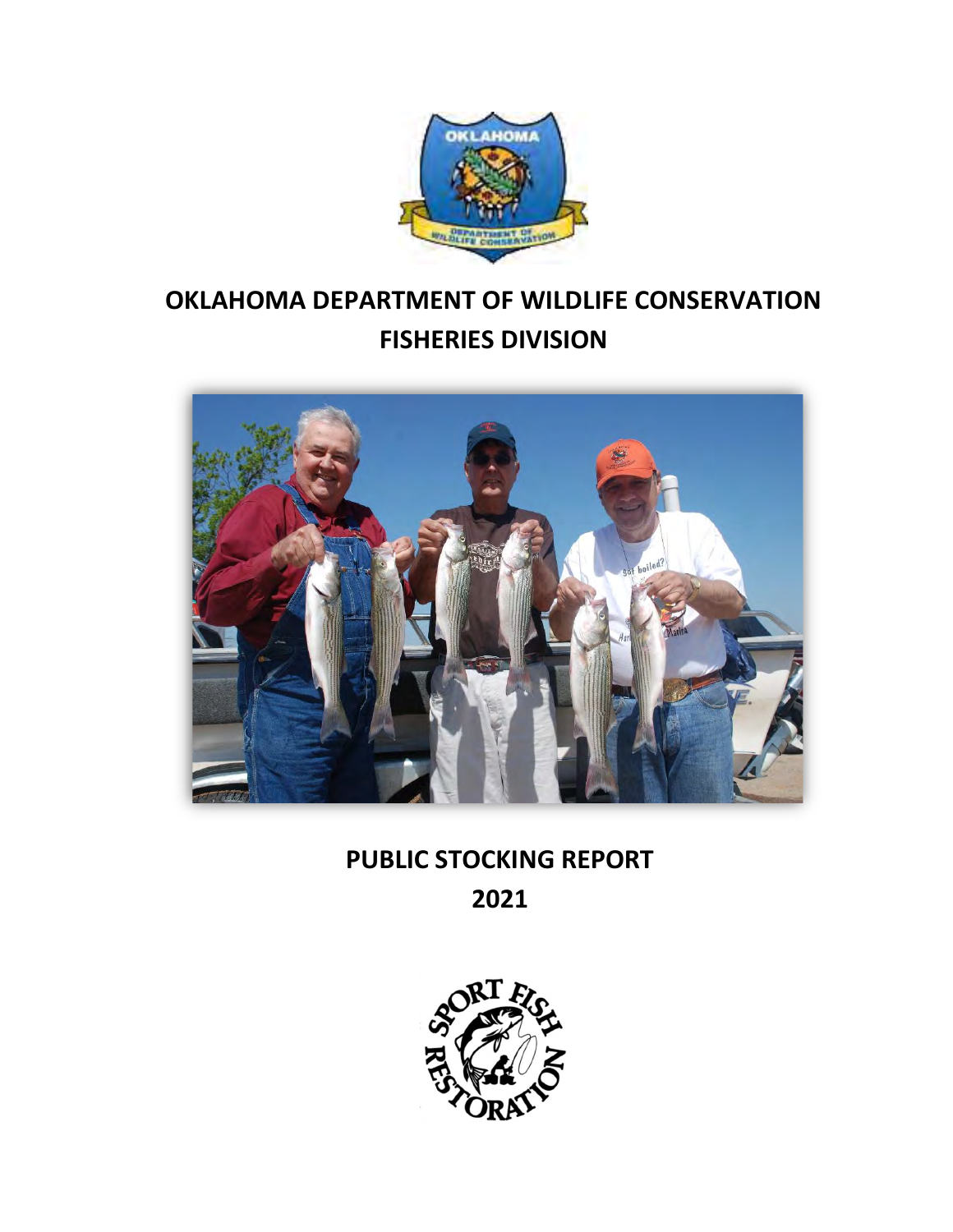## **Table of Contents**

| <b>RAINBOW TROUT</b> | 18 |
|----------------------|----|
|                      |    |
|                      |    |
|                      |    |
|                      |    |
|                      |    |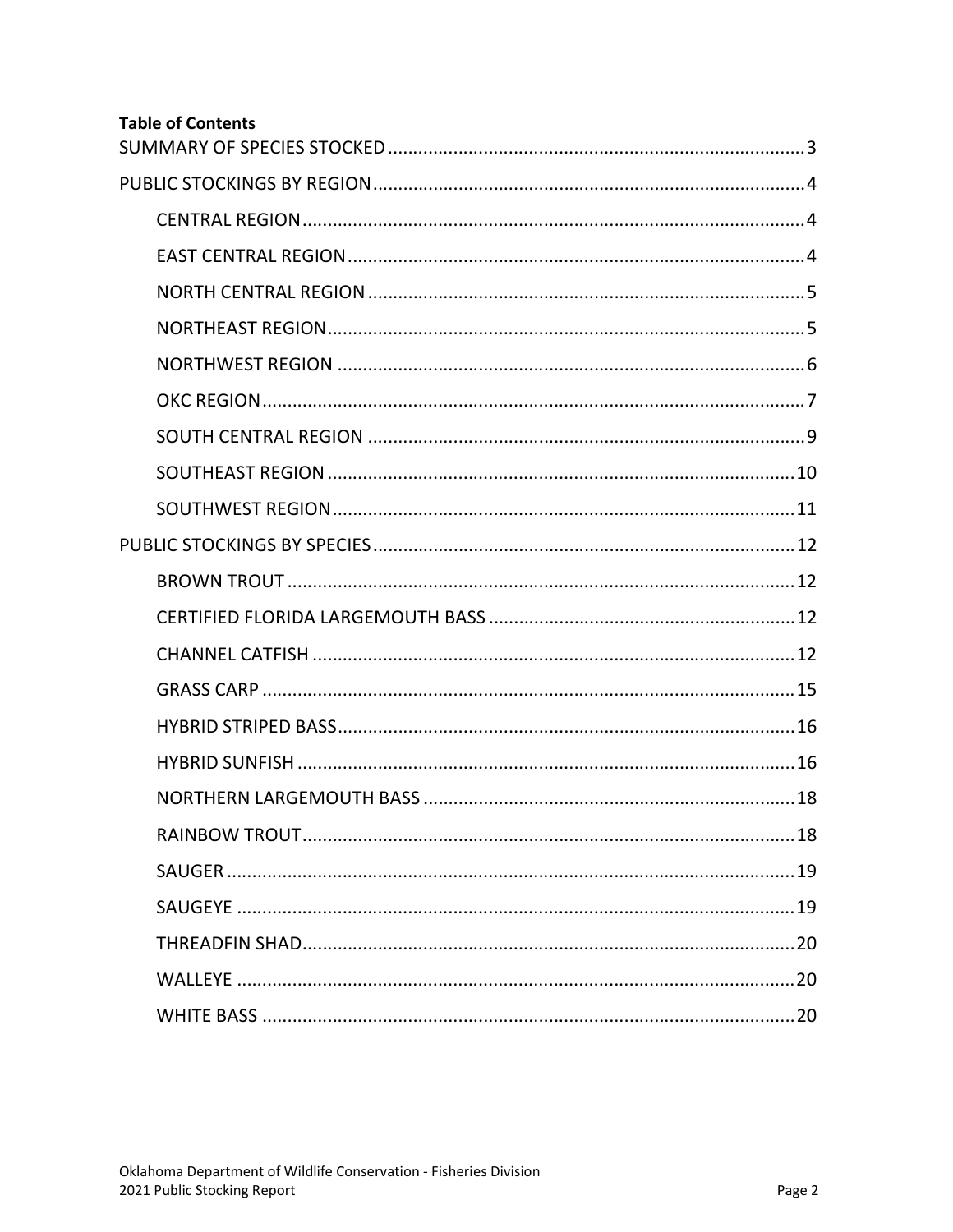### SUMMARY OF SPECIES STOCKED

January 2021 through December 2021

| <b>Public Waters</b>                  |            |
|---------------------------------------|------------|
| <b>Brown Trout</b>                    | 22,784     |
| Certified Florida Largemouth Bass     | 1,052,399  |
| <b>Channel Catfish</b>                | 756,000    |
| Grass Carp                            | 42         |
| <b>Hybrid Striped Bass</b>            | 5,641,579  |
| Hybrid Sunfish                        | 151,380    |
| Northern Largemouth Bass              | 68,813     |
| <b>Rainbow Trout</b>                  | 289,867    |
| Sauger                                | 355,263    |
| Saugeye                               | 2,386,728  |
| Threadfin Shad                        | 5,100      |
| Walleye                               | 6,770,027  |
| White bass                            | 200        |
| <b>Total Stocked in Public Waters</b> | 17,500,182 |

| <b>Private Farm Ponds</b>          |         |
|------------------------------------|---------|
| Bluegill                           | 150,500 |
| <b>Channel Catfish</b>             | 20,650  |
| Northern Largemouth Bass           | 17,650  |
| <b>Total Stocked in Farm Ponds</b> | 188,800 |

**GRAND TOTAL STOCKED IN 2021 17,688,982**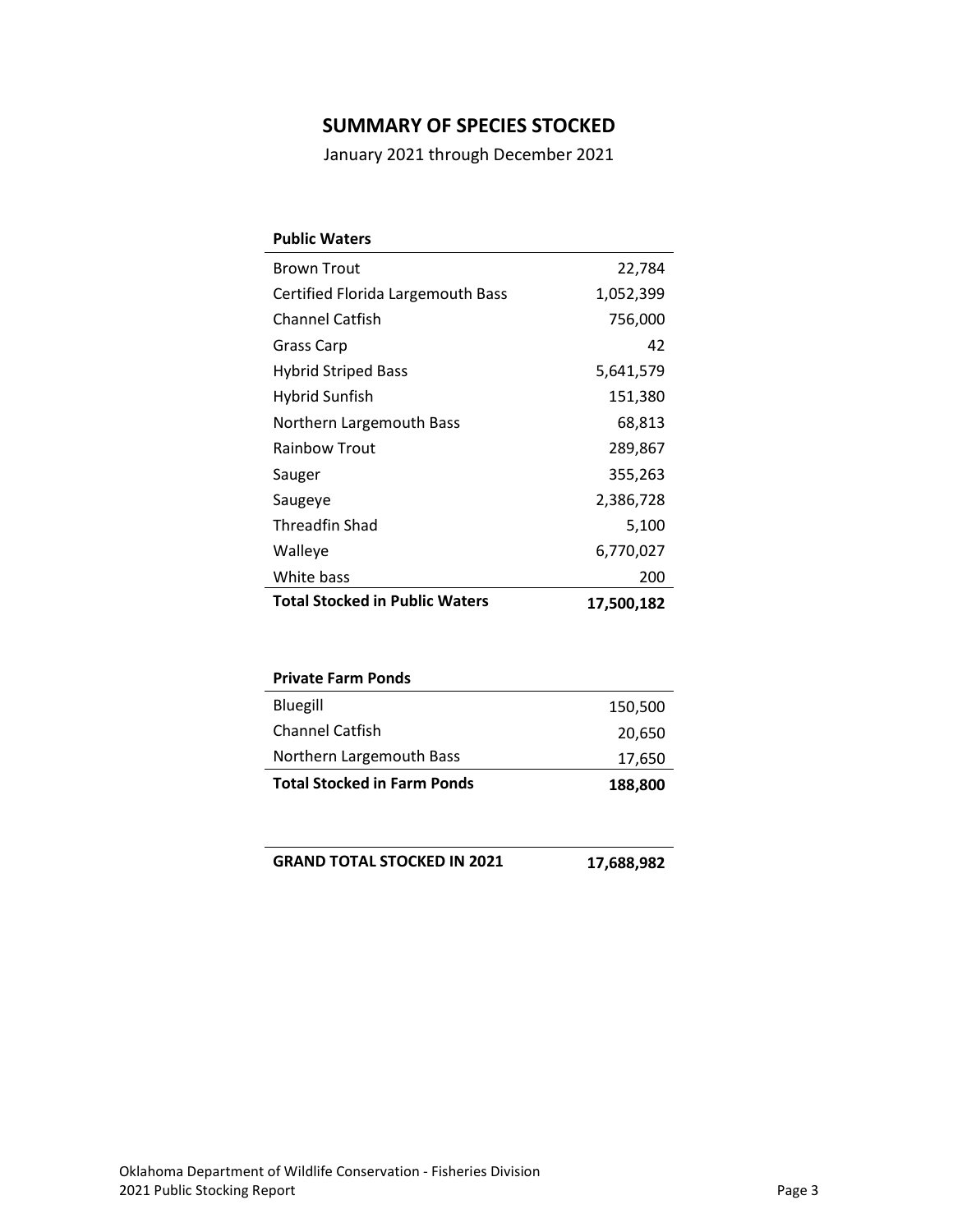#### PUBLIC STOCKINGS BY REGION

| <b>CENTRAL REGION</b>                        |                        |               |           |              |  |  |
|----------------------------------------------|------------------------|---------------|-----------|--------------|--|--|
| <b>Water stocked</b>                         | <b>Species</b>         | <b>Number</b> | Size (in) | County       |  |  |
| <b>Beggs City</b>                            | <b>Channel Catfish</b> | 5,119         | 7"        | Okmulgee     |  |  |
| Clearview City                               | <b>Channel Catfish</b> | 1,204         | 7"        | Okfuskee     |  |  |
| Davenport                                    | <b>Channel Catfish</b> | 1,262         | 7"        | Lincoln      |  |  |
| Eufaula                                      | Certified Florida LMB  | 120,086       | 1.5"      | Pittsburg    |  |  |
| Holdenville City                             | Certified Florida LMB  | 60,116        | 1.5"      | Hughes       |  |  |
| Holdenville City                             | Saugeye                | 11,155        | 1.5''     |              |  |  |
| Nichols Park, Henryetta                      | <b>Channel Catfish</b> | 1,950         | 6.5"      | Okfuskee     |  |  |
| Shawnee #1                                   | Saugeye                | 22,416        | 2"        | Pottawatomie |  |  |
| Shawnee #2                                   | Saugeye                | 28,464        | 2"        | Pottawatomie |  |  |
| Sportsman                                    | Certified Florida LMB  | 60,040        | 1.5"      | Hughes       |  |  |
| Wetumka                                      | Certified Florida LMB  | 60,243        | 1.5"      | Hughes       |  |  |
| Wewoka                                       | Saugeye                | 8,510         | 2"        | Seminole     |  |  |
| <b>Total Fish Stocked in Central Region:</b> | 380,565                |               |           |              |  |  |

| <b>EAST CENTRAL REGION</b>                        |                        |               |            |          |  |  |
|---------------------------------------------------|------------------------|---------------|------------|----------|--|--|
| <b>Water stocked</b>                              | <b>Species</b>         | <b>Number</b> | Size (in)  | County   |  |  |
| <b>Adair County Park</b>                          | <b>Channel Catfish</b> | 2,100         | 3"         | Adair    |  |  |
| <b>Gentry Creek Pond</b>                          | <b>Channel Catfish</b> | 275           | 9"         | Mcintosh |  |  |
| <b>Greenleaf Kids Pond</b>                        | <b>Hybrid Sunfish</b>  | 100           | 5"         | Muskogee |  |  |
| <b>Greenleaf Lake</b>                             | <b>Channel Catfish</b> | 45,000        | 3"         | Muskogee |  |  |
| <b>Haskell City</b>                               | <b>Channel Catfish</b> | 5,000         | 3"         | Muskogee |  |  |
| <b>Honor Heights Park</b>                         | <b>Channel Catfish</b> | 400           | 3"         | Muskogee |  |  |
| Illinois River-Lower                              | <b>Brown Trout</b>     | 10,000        | $7-9"$     | Sequoyah |  |  |
| Illinois River-Lower                              | <b>Rainbow Trout</b>   | 108,206       | 10.5-11.5" | Sequoyah |  |  |
| Illinois River-Lower                              | <b>Rainbow Trout</b>   | 48            | 14-24"     | Sequoyah |  |  |
| <b>Illinois River-Lower</b>                       | <b>Rainbow Trout</b>   | 574           | $9"+$      | Sequoyah |  |  |
| John Wells, Stigler City                          | Channel Catfish        | 3,900         | 6.5"       | Haskell  |  |  |
| Muldrow City Lake                                 | <b>Channel Catfish</b> | 13,700        | 3"         | Sequoyah |  |  |
| Onapa City                                        | <b>Threadfin Shad</b>  | 1,500         | 3"         | Mcintosh |  |  |
| Porum City                                        | <b>Channel Catfish</b> | 2,900         | 3"         | Muskogee |  |  |
| <b>Roland City</b>                                | Threadfin shad         | 1,500         | 3"         | Sequoyah |  |  |
| Sallisaw City (Brushy Lake)                       | <b>Channel Catfish</b> | 14,430        | 7"         | Sequoyah |  |  |
| <b>Spaulding Park Pond</b>                        | <b>Channel Catfish</b> | 1,500         | 3"         | Muskogee |  |  |
| Taft                                              | <b>Channel Catfish</b> | 10,800        | 3"         | Muskogee |  |  |
| Taft                                              | <b>Threadfin Shad</b>  | 2,100         | 3"         | Muskogee |  |  |
| <b>Webber Falls</b>                               | Sauger                 | 79,438        | 1.38       | Muskogee |  |  |
| <b>Total Fish Stocked in East Central Region:</b> | 303,471                |               |            |          |  |  |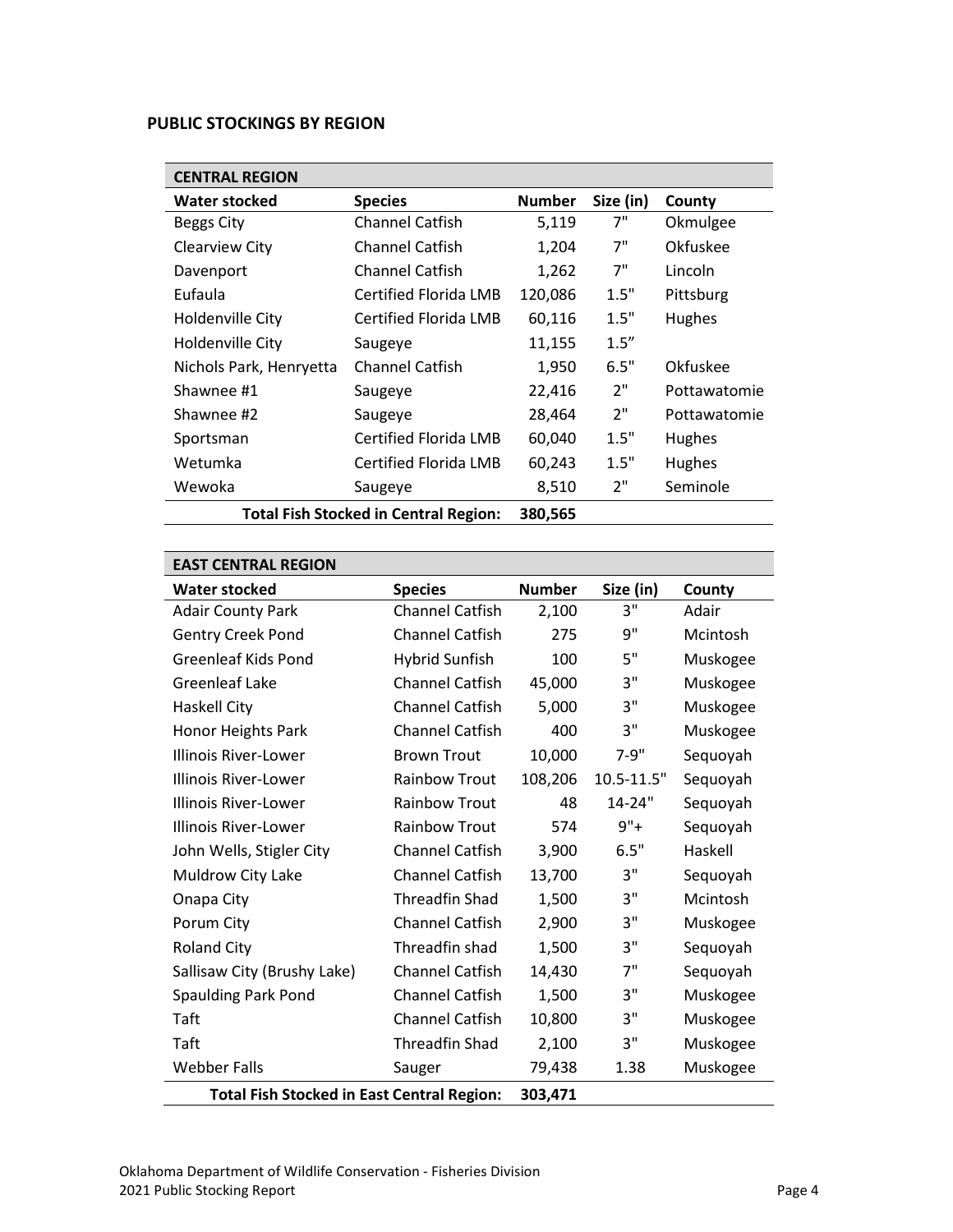| <b>NORTH CENTRAL REGION</b>                        |                              |               |                 |          |  |
|----------------------------------------------------|------------------------------|---------------|-----------------|----------|--|
| <b>Water stocked</b>                               | <b>Species</b>               | <b>Number</b> | Size (in)       | County   |  |
| Arkansas River                                     | <b>Channel Catfish</b>       | 10,700        | 3"              | Muskogee |  |
| <b>Birch</b>                                       | <b>Hybrid Striped Bass</b>   | 11,370        | 2"              | Osage    |  |
| Camp McFadden Pond                                 | <b>Hybrid Sunfish</b>        | 200           | $5 - 6"$        | Kay      |  |
| Camp Victory Pond                                  | <b>Hybrid Sunfish</b>        | 50            | $5 - 6"$        | Kay      |  |
| Carl Blackwell                                     | <b>Hybrid Striped Bass</b>   | 34,408        | 1.5"            | Payne    |  |
| Carl Blackwell                                     | Saugeye                      | 67,600        | 1.5"            | Payne    |  |
| Kaw                                                | <b>Hybrid Striped Bass</b>   | 104,738       | 1.5"            | Kay      |  |
| Kaw                                                | <b>Hybrid Striped Bass</b>   | 1,000,000     | fry             | Kay      |  |
| Lone Chimney                                       | <b>Certified Florida LMB</b> | 205           | 10"             | Payne    |  |
| <b>Marland Mansion Pond</b>                        | <b>Hybrid Sunfish</b>        | 1,227         | $5 - 6"$        | Kay      |  |
| McMurtry                                           | Saugeye                      | 23,324        | 1.5"            | Noble    |  |
| McMurtry                                           | Saugeye                      | 143,220       | fry             | Noble    |  |
| Perry CCC                                          | <b>Rainbow Trout</b>         | 327           | 14-24"          | Noble    |  |
| Perry CCC                                          | <b>Rainbow Trout</b>         | 11,464        | $9 - 14"$       | Noble    |  |
| Ponca City Lake                                    | <b>Hybrid Striped Bass</b>   | 9,376         | 2 <sup>''</sup> | Kay      |  |
| Ponca City Lake                                    | Saugeye                      | 16,170        | 1.5"            | Kay      |  |
| Ponca City Lake                                    | Saugeye                      | 99,820        | fry             | Kay      |  |
| Ponca City Lake Pond                               | <b>Hybrid Sunfish</b>        | 543           | 7.5"            | Kay      |  |
| <b>Shell Creek Lake</b>                            | Sauger                       | 6,750         | 1.25"           | Osage    |  |
| <b>Shell Creek Lake</b>                            | Sauger                       | 263,825       | fry             | Osage    |  |
| Skiatook                                           | <b>Hybrid Striped Bass</b>   | 100,000       | 2"              | Osage    |  |
| Skiatook                                           | Walleye                      | 42,920        | 1.75"           | Osage    |  |
| Sooner Lake                                        | <b>Hybrid Striped Bass</b>   | 26,999        | 2"              | Noble    |  |
| Sooner Lake                                        | Saugeye                      | 198,544       | 1.5"            | Noble    |  |
| Willow Springs, Ponca City                         | <b>Hybrid Sunfish</b>        | 668           | $5 - 7"$        | Kay      |  |
| <b>Total Fish Stocked in North Central Region:</b> | 2,174,448                    |               |                 |          |  |

| <b>NORTHEAST REGION</b>         |                              |               |           |          |  |  |
|---------------------------------|------------------------------|---------------|-----------|----------|--|--|
| <b>Water stocked</b>            | <b>Species</b>               | <b>Number</b> | Size (in) | County   |  |  |
| Braden Park Pond, Tulsa         | <b>Hybrid Sunfish</b>        | 208           | 6"        | Tulsa    |  |  |
| <b>Bull Lake City of Vinita</b> | <b>Channel Catfish</b>       | 1,560         | 6.5"      | Craig    |  |  |
| Dale Zachary Sr. Citizens       | <b>Channel Catfish</b>       | 601           | 9"        | Wagoner  |  |  |
| <b>Grand Lake</b>               | Certified Florida LMB        | 948           | 10"       | Delaware |  |  |
| Grand Lake                      | <b>Certified Florida LMB</b> | 67            | 18"       | Delaware |  |  |
| <b>Grand Lake</b>               | <b>Certified Florida LMB</b> | 285           | 6"        | Delaware |  |  |
| <b>Grand Lake</b>               | <b>Hybrid Striped Bass</b>   | 61,998        | 2"        | Delaware |  |  |
| <b>Grand Lake</b>               | <b>Hybrid Striped Bass</b>   | 1,500,000     | fry       | Delaware |  |  |
| Hunter Park, Tulsa              | Hybrid Sunfish               | 538           | 6"        | Tulsa    |  |  |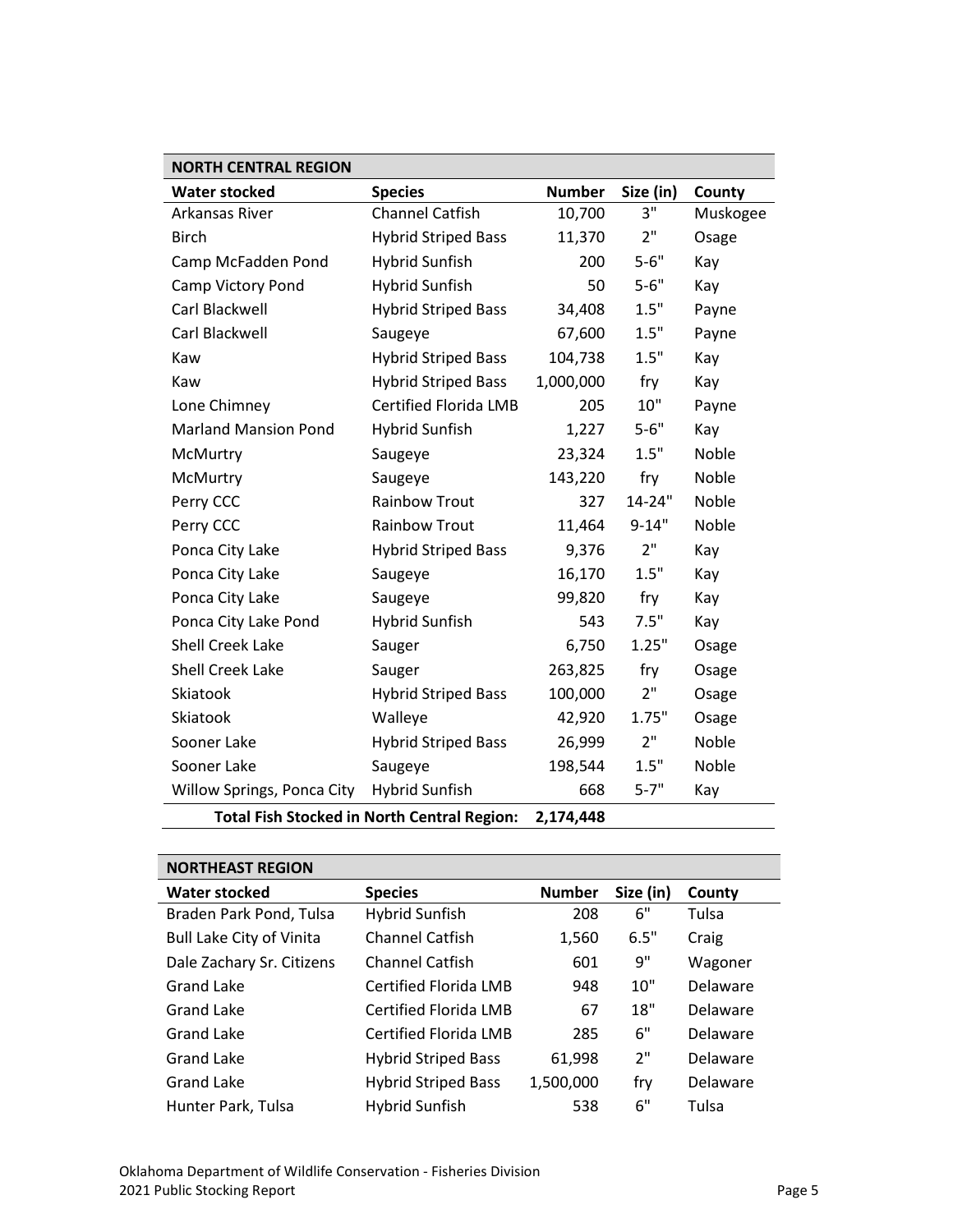| <b>NORTHEAST REGION</b>   |                                         |               |           |            |  |
|---------------------------|-----------------------------------------|---------------|-----------|------------|--|
| <b>Water stocked</b>      | <b>Species</b>                          | <b>Number</b> | Size (in) | County     |  |
| Lee Lake                  | Hybrid Sunfish                          | 6,213         | $3 - 4"$  | Washington |  |
| Maple Park                | <b>Channel Catfish</b>                  | 251           | 9"        | Wagoner    |  |
| Mowhawk Park Pond         | Hybrid Sunfish                          | 502           | 6"        | Tulsa      |  |
| Natural Falls State Park  | <b>Channel Catfish</b>                  | 406           | 9"        | Delaware   |  |
| Oologah                   | <b>Hybrid Striped Bass</b>              | 100,000       | 2"        | Rogers     |  |
| Oologah                   | <b>Hybrid Striped Bass</b>              | 1,500,000     | fry       | Rogers     |  |
| Sahoma                    | Sauger                                  | 5,250         | 1.25"     | Creek      |  |
| Sapulpa - Kelly Lane Park | <b>Channel Catfish</b>                  | 100           | 12"       | Creek      |  |
| Sapulpa - Kelly Lane Park | <b>Channel Catfish</b>                  | 221           | 9"        | Creek      |  |
| Sapulpa - Kelly Lane Park | Hybrid Sunfish                          | 200           | 6"        | Creek      |  |
| Veterans Park Pond, Jenks | <b>Channel Catfish</b>                  | 234           | 9"        | Tulsa      |  |
| Veterans Park Pond, Jenks | Hybrid Sunfish                          | 612           | 6"        | Tulsa      |  |
| Veterans Park Pond, Jenks | <b>Rainbow Trout</b>                    | 265           | 14-24"    | Tulsa      |  |
| Veterans Park Pond, Jenks | <b>Rainbow Trout</b>                    | 5,155         | $9 - 14"$ | Tulsa      |  |
|                           | Total Fish Stocked in Northeast region: | 3.185.614     |           |            |  |

Total Fish Stocked in Northeast region: 3,185,614

| <b>NORTHWEST REGION</b>   |                            |               |                |                    |
|---------------------------|----------------------------|---------------|----------------|--------------------|
| <b>Water stocked</b>      | <b>Species</b>             | <b>Number</b> | Size (in)      | County             |
| Alva City Hatfield Park   | <b>Channel Catfish</b>     | 402           | 9"             | Woods              |
| Alva City Hatfield Park   | Hybrid Sunfish             | 450           | $5 - 6"$       | Woods              |
| Alva City Hatfield Park   | <b>Hybrid Sunfish</b>      | 1,062         | З"             | Woods              |
| American Horse            | <b>Channel Catfish</b>     | 4,400         | 8"             | <b>Blaine</b>      |
| <b>Black Kettle</b>       | Channel Catfish            | 3,159         | 10.5"          | <b>Roger Mills</b> |
| Boecher                   | <b>Hybrid Sunfish</b>      | 498           | 7.5"           | <b>Blaine</b>      |
| <b>Boecher</b>            | <b>Hybrid Sunfish</b>      | 71,960        | 1"             | <b>Blaine</b>      |
| <b>Boecher</b>            | <b>Rainbow Trout</b>       | 53            | 14-24"         | Blaine             |
| <b>Boecher</b>            | <b>Rainbow Trout</b>       | 1,849         | $9 - 14"$      | Blaine             |
| <b>Boiling Springs</b>    | <b>Channel Catfish</b>     | 121           | 9"             | Woodward           |
| <b>Bonham Pond</b>        | <b>Channel Catfish</b>     | 210           | 11"            | Alfalfa            |
| <b>Bonham Pond</b>        | <b>Hybrid Sunfish</b>      | 202           | 7.5"           | Alfalfa            |
| Canton                    | <b>Hybrid Striped Bass</b> | 250,000       | fry            | <b>Blaine</b>      |
| Canton                    | <b>Hybrid Sunfish</b>      | 44,550        | 1.5"           | <b>Blaine</b>      |
| Canton                    | Walleye                    | 4,194,939     | fry            | <b>Blaine</b>      |
| Carmen City               | <b>Channel Catfish</b>     | 510           | 10.5"          | Greer              |
| Carmen City               | <b>Hybrid Sunfish</b>      | 1,062         | 3"             | Greer              |
| Chambers                  | <b>Channel Catfish</b>     | 1,611         | 9"             | <b>Beaver</b>      |
| <b>Crosslin Park Pond</b> | <b>Channel Catfish</b>     | 424           | 9"             | Garfield           |
| Crosslin Park Pond        | <b>Channel Catfish</b>     | 50            | <b>Brooder</b> | Garfield           |
| Crosslin Park Pond        | <b>Hybrid Sunfish</b>      | 500           | 7"             | Garfield           |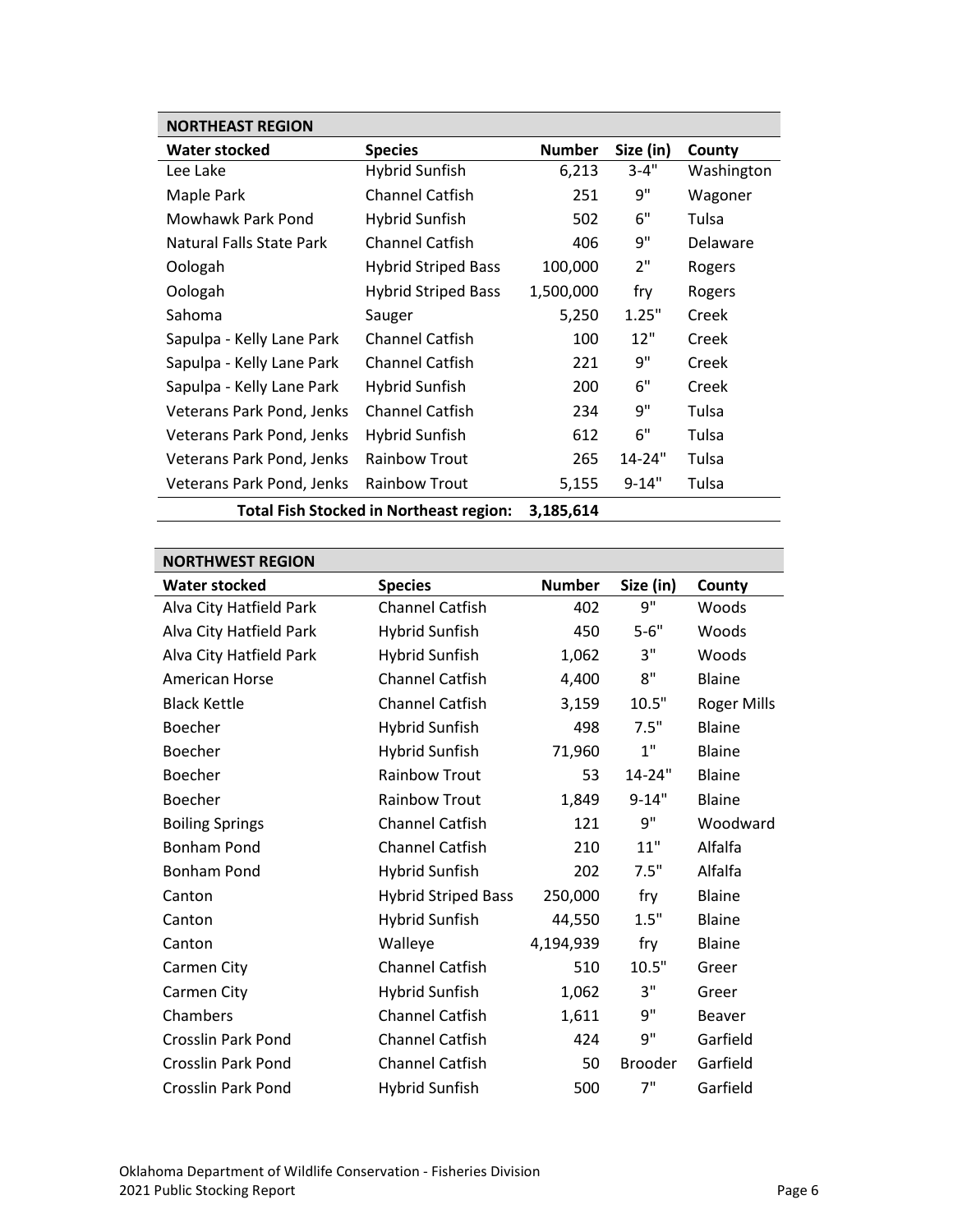| <b>NORTHWEST REGION</b>                        |                            |               |                |               |  |
|------------------------------------------------|----------------------------|---------------|----------------|---------------|--|
| <b>Water stocked</b>                           | <b>Species</b>             | <b>Number</b> | Size (in)      | County        |  |
| Crystal Beach Lake                             | <b>Channel Catfish</b>     | 604           | 9"             | Woodward      |  |
| Crystal Beach Lake                             | <b>Hybrid Striped Bass</b> | 2,125         | 3"             | Woodward      |  |
| Crystal Beach Lake                             | <b>Hybrid Sunfish</b>      | 733           | 5"             | Woodward      |  |
| Doby Springs                                   | <b>Hybrid Sunfish</b>      | 1,062         | 3"             | Harper        |  |
| Elmer                                          | <b>Channel Catfish</b>     | 2,160         | $8"$           | Kingfisher    |  |
| Elmer                                          | <b>Hybrid Striped Bass</b> | 300           | 1.5"           | Kingfisher    |  |
| Enid Gov't. Springs                            | <b>Channel Catfish</b>     | 223           | 9"             | Garfield      |  |
| Enid Gov't. Springs                            | <b>Channel Catfish</b>     | 50            | Brooder        | Garfield      |  |
| <b>Enid Meadow Lake</b>                        | <b>Channel Catfish</b>     | 530           | 9"             | Garfield      |  |
| <b>Enid Meadow Lake</b>                        | <b>Channel Catfish</b>     | 75            | <b>Brooder</b> | Garfield      |  |
| <b>Enid Water Works</b>                        | <b>Channel Catfish</b>     | 70            | <b>Brooder</b> | Garfield      |  |
| <b>Etling</b>                                  | <b>Channel Catfish</b>     | 6,370         | 6.5"           | Cimarron      |  |
| Etling                                         | <b>Hybrid Striped Bass</b> | 1,022         | 1.75"          | Cimarron      |  |
| Foss                                           | <b>Hybrid Striped Bass</b> | 44,052        | $1.5 - 1.75"$  | Custer        |  |
| Foss                                           | Walleye                    | 1,151,499     | fry            | Custer        |  |
| Foss                                           | <b>White Bass</b>          | 200           | <b>Brooder</b> | Custer        |  |
| Ft. Supply                                     | Walleye                    | 1,044,739     | fry            | Woodward      |  |
| Gage City Lake                                 | <b>Channel Catfish</b>     | 870           | 10.5"          | <b>Ellis</b>  |  |
| Gage City Lake                                 | <b>Hybrid Striped Bass</b> | 2,125         | 3"             | Ellis         |  |
| Gage City Lake                                 | <b>Hybrid Sunfish</b>      | 712           | 5"             | Ellis         |  |
| <b>Great Salt Plains</b>                       | <b>Channel Catfish</b>     | 71,286        | 2"             | Alfalfa       |  |
| <b>Great Salt Plains</b>                       | Saugeye                    | 86,774        | 1.5"           | Alfalfa       |  |
| <b>Great Salt Plains</b>                       | Saugeye                    | 434,500       | fry            | Alfalfa       |  |
| Sunset Lake, Thompson Park                     | <b>Rainbow Trout</b>       | 5,875         | $10 - 14"$     | Texas         |  |
| Sunset Lake, Thompson Park                     | <b>Rainbow Trout</b>       | 525           | 14-24"         | Texas         |  |
| Vincent                                        | <b>Channel Catfish</b>     | 6,370         | 6.5"           | Ellis         |  |
| Watonga                                        | <b>Rainbow Trout</b>       | 7,500         | $10 - 14"$     | <b>Blaine</b> |  |
| Watonga                                        | <b>Rainbow Trout</b>       | 240           | 14-24"         | Blaine        |  |
| Woodward Ag. Lake                              | <b>Channel Catfish</b>     | 2,014         | 9"             | Woodward      |  |
| Woodward Ag. Lake                              | <b>Hybrid Sunfish</b>      | 1,062         | 3"             | Woodward      |  |
| <b>Total Fish Stocked in Northwest region:</b> | 7,453,679                  |               |                |               |  |

| <b>OKC REGION</b>             |                        |               |           |           |
|-------------------------------|------------------------|---------------|-----------|-----------|
| <b>Water stocked</b>          | <b>Species</b>         | <b>Number</b> | Size (in) | County    |
| Arcadia Lake                  | Saugeye                | 37,095        | 1.5"      | Oklahoma  |
| Bickham & Rudkin 33rd St      | <b>Channel Catfish</b> | 800           | 9"        | Oklahoma  |
| <b>Blanchard Crystal Lake</b> | Hybrid Sunfish         | 220           | $5 - 6"$  | McClain   |
| <b>Buck Thomas, Moore</b>     | <b>Channel Catfish</b> | 373           | 15"       | Cleveland |
| <b>Buck Thomas, Moore</b>     | Hybrid Sunfish         | 640           | 6"        | Cleveland |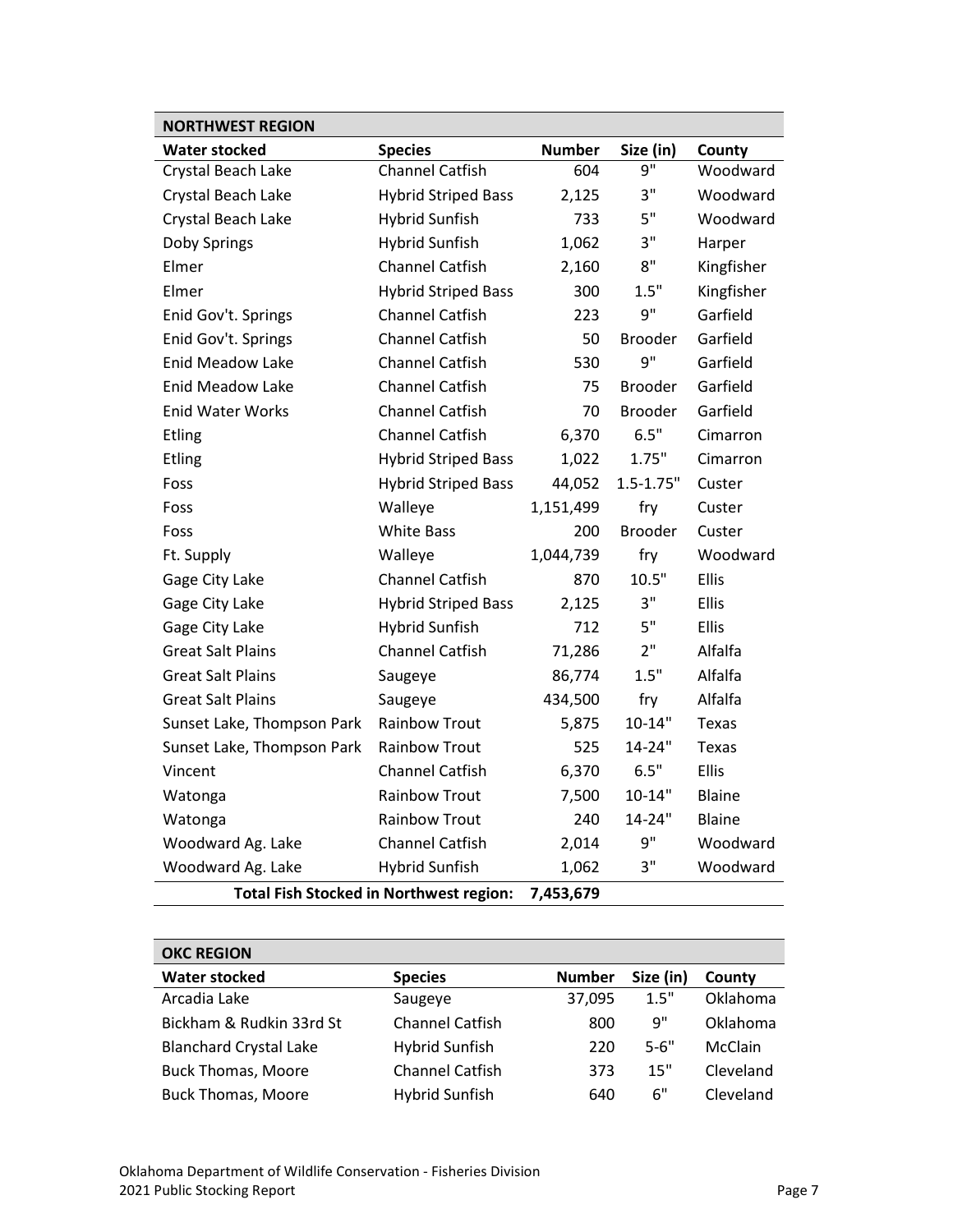| <b>OKC REGION</b>              |                            |                |            |           |
|--------------------------------|----------------------------|----------------|------------|-----------|
| <b>Water stocked</b>           | <b>Species</b>             | <b>Number</b>  | Size (in)  | County    |
| Choctaw-Ten Acre Park          | <b>Channel Catfish</b>     | 608            | 14"        | Oklahoma  |
| Choctaw-Ten Acre Park          | <b>Channel Catfish</b>     | 800            | 9"         | Oklahoma  |
| Choctaw-Ten Acre Park          | <b>Hybrid Sunfish</b>      | 808            | $5 - 6"$   | Oklahoma  |
| Crystal Lake (OKC)             | <b>Channel Catfish</b>     | 116            | 15"        | Oklahoma  |
| Crystal Lake (OKC)             | <b>Channel Catfish</b>     | 3,445          | 8"         | Oklahoma  |
| Dolese Park Pond               | <b>Channel Catfish</b>     | 1,289          | 9"         | Oklahoma  |
| Dolese Park Pond               | <b>Rainbow Trout</b>       | 2,200          | $10 - 14"$ | Oklahoma  |
| Dolese Park Pond               | <b>Rainbow Trout</b>       | 85             | 14-24"     | Oklahoma  |
| Eagle Lake, Del City           | <b>Channel Catfish</b>     | 1,647          | 9"         | Oklahoma  |
| Eagle Lake, Del City           | <b>Hybrid Striped Bass</b> | 998            | 1"         | Oklahoma  |
| Edwards Park Pond (OKC)        | <b>Channel Catfish</b>     | 278            | 8"         | Oklahoma  |
| Edwards Park Pond (OKC)        | <b>Rainbow Trout</b>       | 6              | 14-24"     | Oklahoma  |
| Edwards Park Pond (OKC)        | <b>Rainbow Trout</b>       | 718            | $8 - 10"$  | Oklahoma  |
| El Reno - Southern Hills North | <b>Channel Catfish</b>     | 275            | 9"         | Canadian  |
| El Reno - Southern Hills North | <b>Hybrid Sunfish</b>      | 120            | 6.5"       | Canadian  |
| El Reno - Southern Hills North | Hybrid Sunfish             | 420            | 6"         | Canadian  |
| El Reno - Southern Hills South | <b>Channel Catfish</b>     | 151            | 9"         | Canadian  |
| El Reno - Southern Hills South | <b>Hybrid Sunfish</b>      | 100            | 6"         | Canadian  |
| Elmoore City Lake              | <b>Channel Catfish</b>     | 2,405          | 6.5"       | Garvin    |
| Griffin Park, Norman           | <b>Channel Catfish</b>     | 266            | 14"        | Oklahoma  |
| Griffin Park, Norman           | <b>Channel Catfish</b>     | 100            | 15"        | Oklahoma  |
| Griffin Park, Norman           | <b>Grass Carp</b>          | $\overline{2}$ | 20         | Oklahoma  |
| Griffin Park, Norman           | <b>Hybrid Sunfish</b>      | 450            | $5 - 6"$   | Oklahoma  |
| <b>Guthrie - Mineral Wells</b> | <b>Hybrid Sunfish</b>      | 400            | 6"         | Logan     |
| <b>Guthrie City</b>            | Saugeye                    | 25,420         | fry        | Logan     |
| Hefner                         | Walleye                    | 268,590        | 1"         | Oklahoma  |
| Heritage Park Pond             | <b>Hybrid Sunfish</b>      | 308            | 5"         | Oklahoma  |
| <b>Highland Park, Guthrie</b>  | <b>Channel Catfish</b>     | 100            | 9"         | Oklahoma  |
| <b>Highland Park, Guthrie</b>  | <b>Hybrid Sunfish</b>      | 100            | 6"         | Oklahoma  |
| Jones Battey Mulhausen Park    | <b>Channel Catfish</b>     | 100            | 15"        | Oklahoma  |
| Jones Battey Mulhausen Park    | <b>Channel Catfish</b>     | 514            | 9"         | Oklahoma  |
| Jones Battey Mulhausen Park    | <b>Hybrid Sunfish</b>      | 1,402          | $5 - 6"$   | Oklahoma  |
| Kids Lake (OKC)                | <b>Channel Catfish</b>     | 110            | 15"        | Oklahoma  |
| Kids Lake (OKC)                | <b>Channel Catfish</b>     | 3,473          | 8"         | Oklahoma  |
| Kitchen Lake (OKC)             | <b>Channel Catfish</b>     | 117            | 15"        | Cleveland |
| Kitchen Lake (OKC)             | Channel Catfish            | 1,500          | 8"         | Cleveland |
| Langston University            | Channel Catfish            | 200            | 14"        | Oklahoma  |
| Legion Park Pond, El Reno      | <b>Hybrid Sunfish</b>      | 280            | $5 - 6"$   | Canadian  |
| Midwest City- Soldier Creek    | Channel Catfish            | 100            | 14"        | Oklahoma  |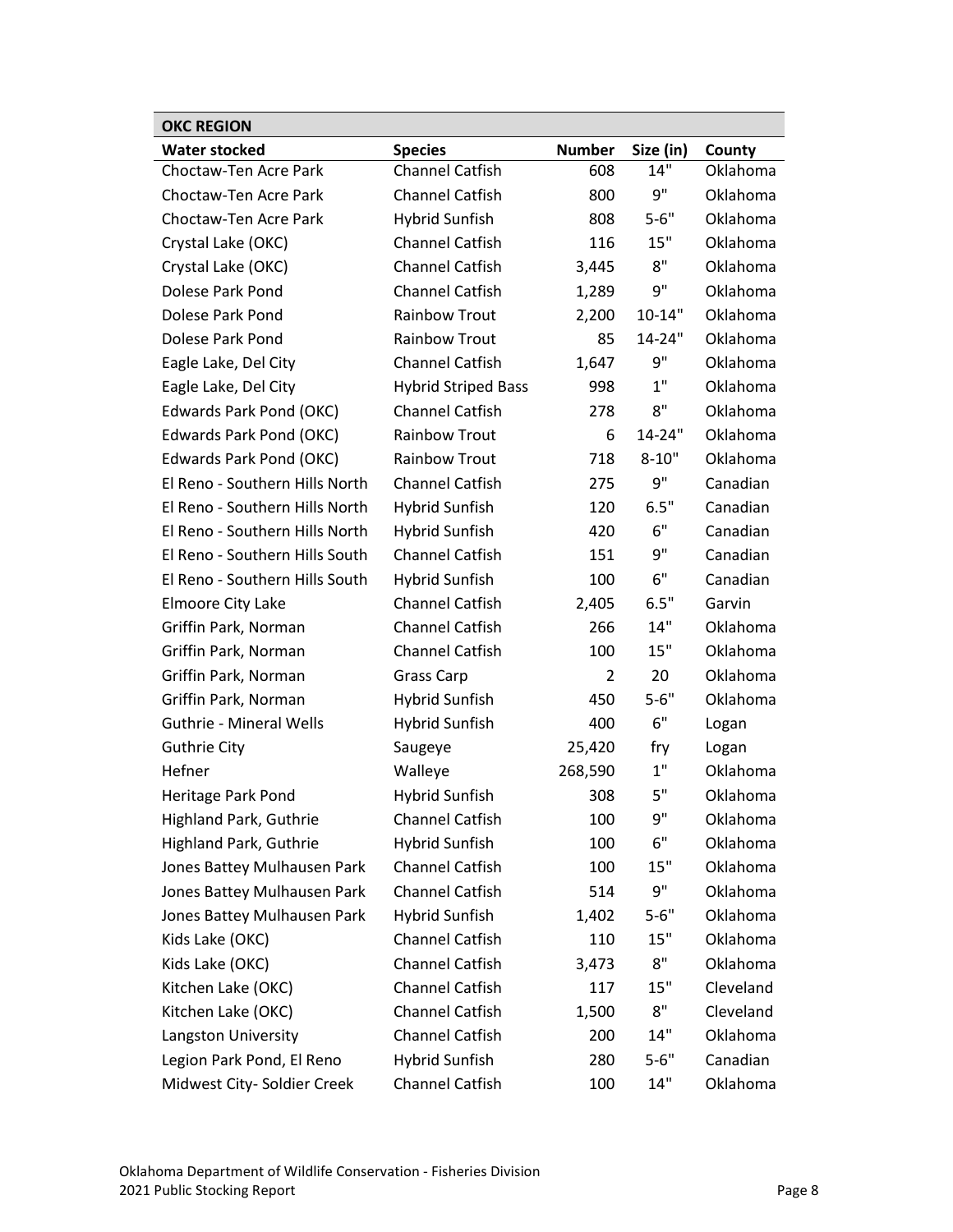| <b>OKC REGION</b>                                     |                            |               |                |           |  |  |  |
|-------------------------------------------------------|----------------------------|---------------|----------------|-----------|--|--|--|
| <b>Water stocked</b>                                  | <b>Species</b>             | <b>Number</b> | Size (in)      | County    |  |  |  |
| Midwest City- Soldier Creek                           | <b>Hybrid Sunfish</b>      | 100           | 6"             | Oklahoma  |  |  |  |
| Moore Little River Park - North                       | <b>Hybrid Sunfish</b>      | 200           | 5"             | Cleveland |  |  |  |
| Moore Little River Park - South                       | <b>Hybrid Sunfish</b>      | 200           | 5"             | Cleveland |  |  |  |
| Mulvey Pond, Yukon City Park                          | <b>Channel Catfish</b>     | 111           | 14"            | Canadian  |  |  |  |
| Mulvey Pond, Yukon City Park                          | <b>Hybrid Sunfish</b>      | 390           | $5 - 6"$       | Canadian  |  |  |  |
| Mustang High School Pond                              | <b>Channel Catfish</b>     | 100           | 14"            | Canadian  |  |  |  |
| NE Lions Park, Norman                                 | <b>Channel Catfish</b>     | 100           | 15"            | Cleveland |  |  |  |
| NE Lions Park, Norman                                 | <b>Hybrid Sunfish</b>      | 1200          | $5 - 6"$       | Cleveland |  |  |  |
| Newcastle Veterans Pond                               | <b>Channel Catfish</b>     | 90            | 14"            | Cleveland |  |  |  |
| Newcastle Veterans Pond                               | <b>Hybrid Sunfish</b>      | 640           | $5 - 8"$       | McClain   |  |  |  |
| Overholser                                            | <b>Hybrid Striped Bass</b> | 37,427        | 2"             | Oklahoma  |  |  |  |
| Pauls Valley City                                     | Saugeye                    | 93,000        | fry            | Garvin    |  |  |  |
| <b>Purcell City</b>                                   | Largemouth Bass            | 60            | <b>Brooder</b> | McClain   |  |  |  |
| Route 66 Park Pond A                                  | <b>Channel Catfish</b>     | 801           | 9"             | Canadian  |  |  |  |
| Route 66 Park Pond A                                  | <b>Hybrid Sunfish</b>      | 500           | 6"             | Canadian  |  |  |  |
| Route 66 Park Pond A                                  | <b>Rainbow Trout</b>       | 12            | 14-24"         | Canadian  |  |  |  |
| Route 66 Park Pond A                                  | <b>Rainbow Trout</b>       | 1,478         | $8 - 10"$      | Canadian  |  |  |  |
| <b>Scissortail Park</b>                               | <b>Channel Catfish</b>     | 400           | 9"             | Oklahoma  |  |  |  |
| <b>Scissortail Park</b>                               | <b>Hybrid Sunfish</b>      | 1,400         | 6"             | Oklahoma  |  |  |  |
| South Lake Park East                                  | <b>Channel Catfish</b>     | 594           | 8"             | Cleveland |  |  |  |
| South Lake Park East                                  | <b>Hybrid Sunfish</b>      | 300           | 6"             | Cleveland |  |  |  |
| South Lake Park West                                  | <b>Channel Catfish</b>     | 200           | 8"             | Cleveland |  |  |  |
| <b>Sutton Wilderness Area</b>                         | <b>Channel Catfish</b>     | 110           | 15"            | Cleveland |  |  |  |
| <b>Sutton Wilderness Area</b>                         | <b>Channel Catfish</b>     | 584           | 9"             | Cleveland |  |  |  |
| Thunderbird                                           | <b>Hybrid Striped Bass</b> | 67,396        | 1.5"           | Cleveland |  |  |  |
| Thunderbird                                           | <b>Hybrid Striped Bass</b> | 537,000       | fry            | Cleveland |  |  |  |
| Vet Pond                                              | <b>Hybrid Sunfish</b>      | 400           | 5"             | Cleveland |  |  |  |
| Welch Park Pond, Yukon                                | <b>Channel Catfish</b>     | 45            | 14"            | Canadian  |  |  |  |
| Wildhorse Park Pond, Mustang                          | <b>Channel Catfish</b>     | 100           | 14"            | Canadian  |  |  |  |
| Wildhorse Park Pond, Mustang                          | <b>Hybrid Sunfish</b>      | 200           | 6"             | Canadian  |  |  |  |
| Yukon Senior Center                                   | <b>Hybrid Sunfish</b>      | 200           | 6"             | Canadian  |  |  |  |
| <b>Total Fish Stocked in OKC region:</b><br>1,104,467 |                            |               |                |           |  |  |  |

| <b>SOUTH CENTRAL REGION</b> |                       |               |           |        |
|-----------------------------|-----------------------|---------------|-----------|--------|
| Water stocked               | <b>Species</b>        | <b>Number</b> | Size (in) | County |
| Arbuckle                    | Certified Florida LMB | 90,108        | 1.5"      | Murray |
| Arbuckle                    | Hybrid Sunfish        | 300           | 5"        | Murray |
| Ardmore Kids Pond           | <b>Hybrid Sunfish</b> | 108           | 6"        | Carter |
| Bluestem, Atoka             | Saugeye               | 1,776         | ን"        | Atoka  |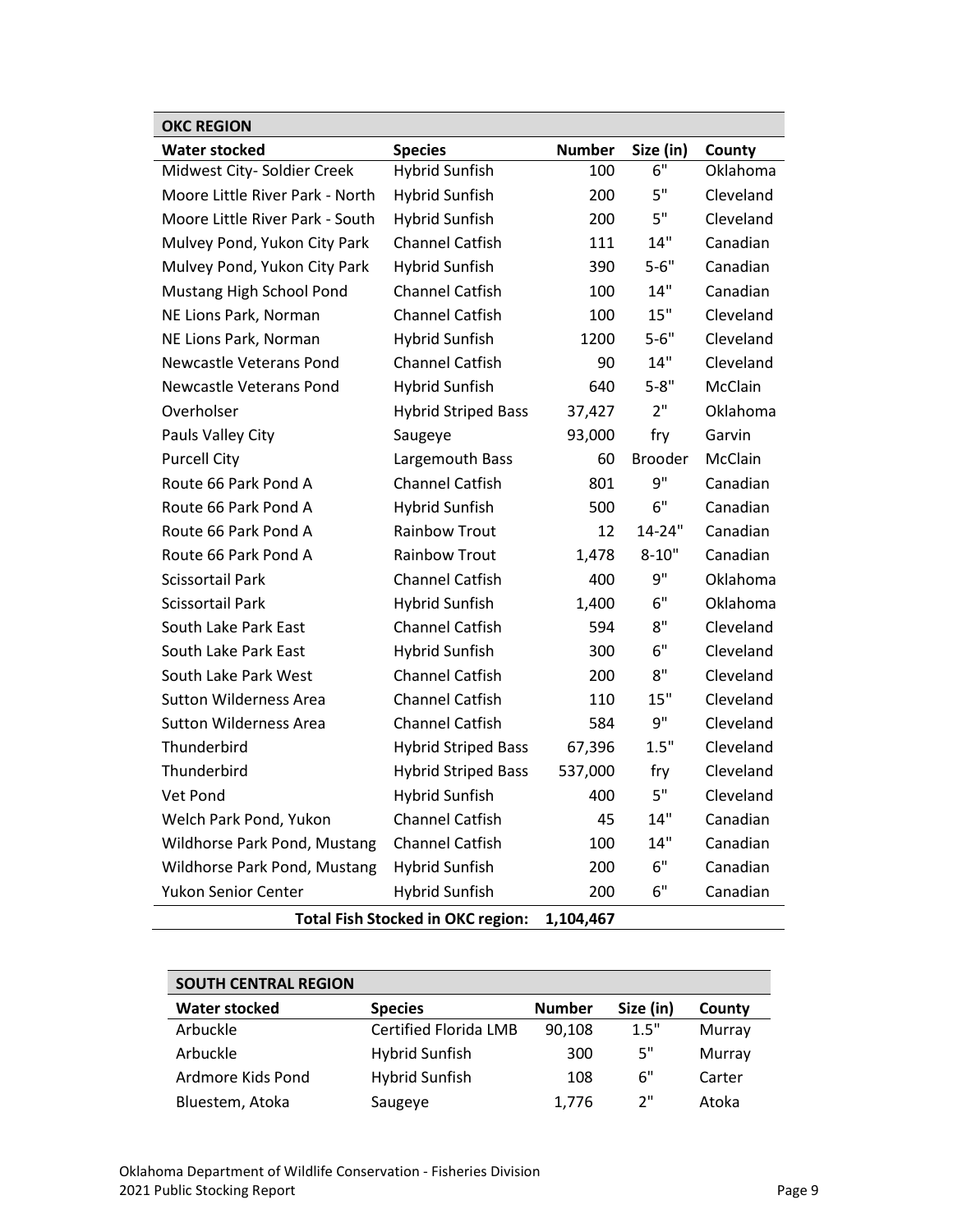| <b>SOUTH CENTRAL REGION</b>                 |                        |               |                |          |
|---------------------------------------------|------------------------|---------------|----------------|----------|
| <b>Water stocked</b>                        | <b>Species</b>         | <b>Number</b> | Size (in)      | County   |
| Durant Lake                                 | Certified Florida LMB  | 58,173        | 1.5"           | Bryan    |
| Eagle Bay - Chickasaw                       | <b>Hybrid Sunfish</b>  | 300           | 5"             | Murray   |
| Madill City Lake                            | <b>Channel Catfish</b> | 742           | 9"             | Marshall |
| McGee Creek                                 | Certified Florida LMB  | 90,072        | 1.5"           | Atoka    |
| Mountain Lake                               | Certified Florida LMB  | 30,388        | 1.5"           | Carter   |
| Murray                                      | Certified Florida LMB  | 89,905        | 1.5"           | Carter   |
| <b>Blue River</b>                           | <b>Channel Catfish</b> | 2,970         | 12"            | Johnston |
| <b>Blue River</b>                           | Channel Catfish        | 5,208         | $18 - 24"$     | Johnston |
| <b>Blue River</b>                           | <b>Rainbow Trout</b>   | 38,006        | $10.7 - 11.7"$ | Johnston |
| <b>Blue River</b>                           | <b>Rainbow Trout</b>   | 3,673         | $14 - 24"$     | Johnston |
| <b>Blue River</b>                           | <b>Rainbow Trout</b>   | 5,241         | $9"+$          | Johnston |
| Total Fish Stocked in South Central region: |                        | 416,970       |                |          |

| <b>SOUTHEAST REGION</b>                        |                              |               |                |            |  |
|------------------------------------------------|------------------------------|---------------|----------------|------------|--|
| <b>Water stocked</b>                           | <b>Species</b>               | <b>Number</b> | Size (in)      | County     |  |
| <b>Broken Bow</b>                              | <b>Certified Florida LMB</b> | 90,478        | 1.5"           | McCurtain  |  |
| Carlton                                        | <b>Channel Catfish</b>       | 2,120         | $9"$           | Latimer    |  |
| Cedar (USFWS)                                  | <b>Certified Florida LMB</b> | 30,251        | 1.5"           | Le Flore   |  |
| Clayton Lake State Park                        | <b>Channel Catfish</b>       | 2,485         | 9"             | Pushmataha |  |
| Coon Creek                                     | <b>Channel Catfish</b>       | 1,028         | 9"             | Latimer    |  |
| Eagletown Kids Pond                            | <b>Hybrid Sunfish</b>        | 100           | 6"             | McCurtain  |  |
| <b>Fourche Maline River</b>                    | <b>Rainbow Trout</b>         | 168           | 14-24"         | Latimer    |  |
| <b>Fourche Maline River</b>                    | <b>Rainbow Trout</b>         | 4,018         | $9"+$          | Latimer    |  |
| Hartshorne City                                | <b>Channel Catfish</b>       | 2,654         | 7"             | Pittsburg  |  |
| Hartshorne City                                | <b>Channel Catfish</b>       | 459,724       | Fry            | Pittsburg  |  |
| Hartshorne City                                | <b>Hybrid Sunfish</b>        | 2,650         | 4.5"           | Pittsburg  |  |
| Hartshorne City                                | Largemouth Bass              | 68,503        | 1.5"           | Pittsburg  |  |
| Hartshorne City                                | Largemouth Bass              | 250           | 6"             | Pittsburg  |  |
| Mt Fork River                                  | <b>Brown Trout</b>           | 12,784        | $7-9.5"$       | McCurtain  |  |
| Mt Fork River                                  | <b>Rainbow Trout</b>         | 40,293        | $10 - 11"$     | McCurtain  |  |
| Mt Fork River                                  | <b>Rainbow Trout</b>         | 1,316         | 14-24"         | McCurtain  |  |
| Mt Fork River                                  | <b>Rainbow Trout</b>         | 38,390        | $9 - 14"$      | McCurtain  |  |
| Otter Lake, Red Slough                         | <b>Channel Catfish</b>       | 160           | 9"             | McCurtain  |  |
| Otter Lake, Red Slough                         | <b>Grass Carp</b>            | 40            | <b>Brooder</b> | McCurtain  |  |
| <b>Pine Creek</b>                              | <b>Certified Florida LMB</b> | 120,323       | 1.5"           | McCurtain  |  |
| Raymond Gary                                   | <b>Certified Florida LMB</b> | 60,491        | 1.5"           | Choctaw    |  |
| Sardis                                         | <b>Certified Florida LMB</b> | 90,220        | 1.5"           | Pushmataha |  |
| Wayne Wallace                                  | <b>Channel Catfish</b>       | 3,497         | 9"             | Latimer    |  |
| <b>Total Fish Stocked in Southeast region:</b> |                              | 1,031,943     |                |            |  |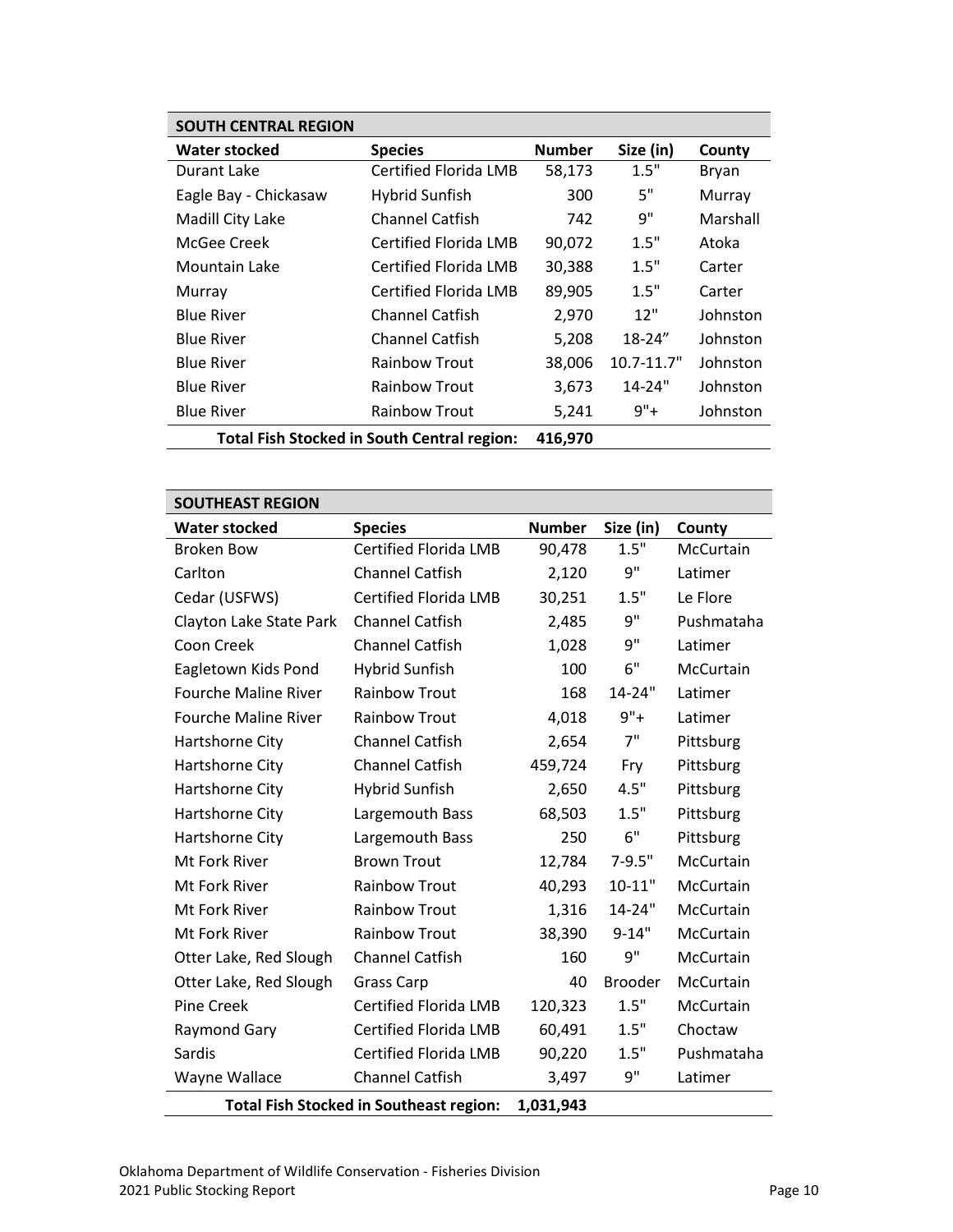| <b>SOUTHWEST REGION</b>  |                                                |               |            |           |
|--------------------------|------------------------------------------------|---------------|------------|-----------|
| <b>Water stocked</b>     | <b>Species</b>                                 | <b>Number</b> | Size (in)  | County    |
| Ackley Park, Elk City    | <b>Hybrid Sunfish</b>                          | 450           | 8"         | Beckham   |
| Altus Lugert             | Walleye                                        | 67,340        | 1.75"      | Greer     |
| <b>Clinton City</b>      | Saugeye                                        | 3,500         | 1.75"      | Washita   |
| Cyril Park Pond          | <b>Channel Catfish</b>                         | 272           | 8"         | Caddo     |
| Doc Hollis               | <b>Channel Catfish</b>                         | 742           | 9"         | Greer     |
| Duncan Lake              | <b>Hybrid Sunfish</b>                          | 250           | 7.5"       | Stephens  |
| Duncan Lake              | Saugeye                                        | 8,400         | 1.75"      | Stephens  |
| <b>Elk City</b>          | <b>Channel Catfish</b>                         | 2,440         | 8"         | Beckham   |
| <b>Elk City</b>          | Saugeye                                        | 4,900         | 1.75"      | Beckham   |
| Ellsworth                | Saugeye                                        | 106,060       | 1.5"       | Comanche  |
| <b>Elmer Thomas Park</b> | <b>Channel Catfish</b>                         | 240           | 14"        | Comanche  |
| <b>Elmer Thomas Park</b> | <b>Hybrid Sunfish</b>                          | 390           | 8"         | Comanche  |
| <b>Elmer Thomas WMWR</b> | <b>Channel Catfish</b>                         | 11,960        | 6.5"       | Comanche  |
| <b>Fletcher Pond</b>     | <b>Channel Catfish</b>                         | 152           | 8"         | Comanche  |
| Ft. Cobb                 | <b>Hybrid Striped Bass</b>                     | 41,239        | 1.5"       | Caddo     |
| Gene Murray, Grandfield  | <b>Channel Catfish</b>                         | 680           | 8"         | Tillman   |
| Geronimo City Park Pond  | <b>Channel Catfish</b>                         | 360           | 8"         | Comanche  |
| Hall                     | <b>Channel Catfish</b>                         | 382           | 9"         | Harmon    |
| Hinton City Lake         | <b>Channel Catfish</b>                         | 424           | 8"         | Caddo     |
| Lawtonka                 | <b>Channel Catfish</b>                         | 7,215         | 6.5"       | Comanche  |
| Lawtonka                 | Saugeye                                        | 27,500        | 1.5"       | Comanche  |
| Lawtonka                 | Saugeye                                        | 297,600       | fry        | Comanche  |
| <b>Medicine Creek</b>    | <b>Channel Catfish</b>                         | 2,226         | 8"         | Comanche  |
| <b>Medicine Creek</b>    | <b>Hybrid Sunfish</b>                          | 940           | 6"         | Comanche  |
| <b>Medicine Creek</b>    | <b>Rainbow Trout</b>                           | 11,819        | $10 - 14"$ | Comanche  |
| <b>Medicine Creek</b>    | <b>Rainbow Trout</b>                           | 363           | 14-24"     | Comanche  |
| Sultan Park, Walters     | <b>Channel Catfish</b>                         | 400           | 8"         | Cotton    |
| <b>Tom Steed</b>         | <b>Hybrid Striped Bass</b>                     | 68,272        | 2"         | Kiowa     |
| Vanderwork               | <b>Channel Catfish</b>                         | 795           | 9"         | Washita   |
| Waurika                  | <b>Hybrid Striped Bass</b>                     | 140,734       | 2"         | Jefferson |
| Waurika                  | Saugeye                                        | 135,980       | 1.5"       | Jefferson |
| Waurika                  | Saugeye                                        | 505,000       | fry        | Jefferson |
|                          | <b>Total Fish Stocked in Southwest region:</b> | 1,449,025     |            |           |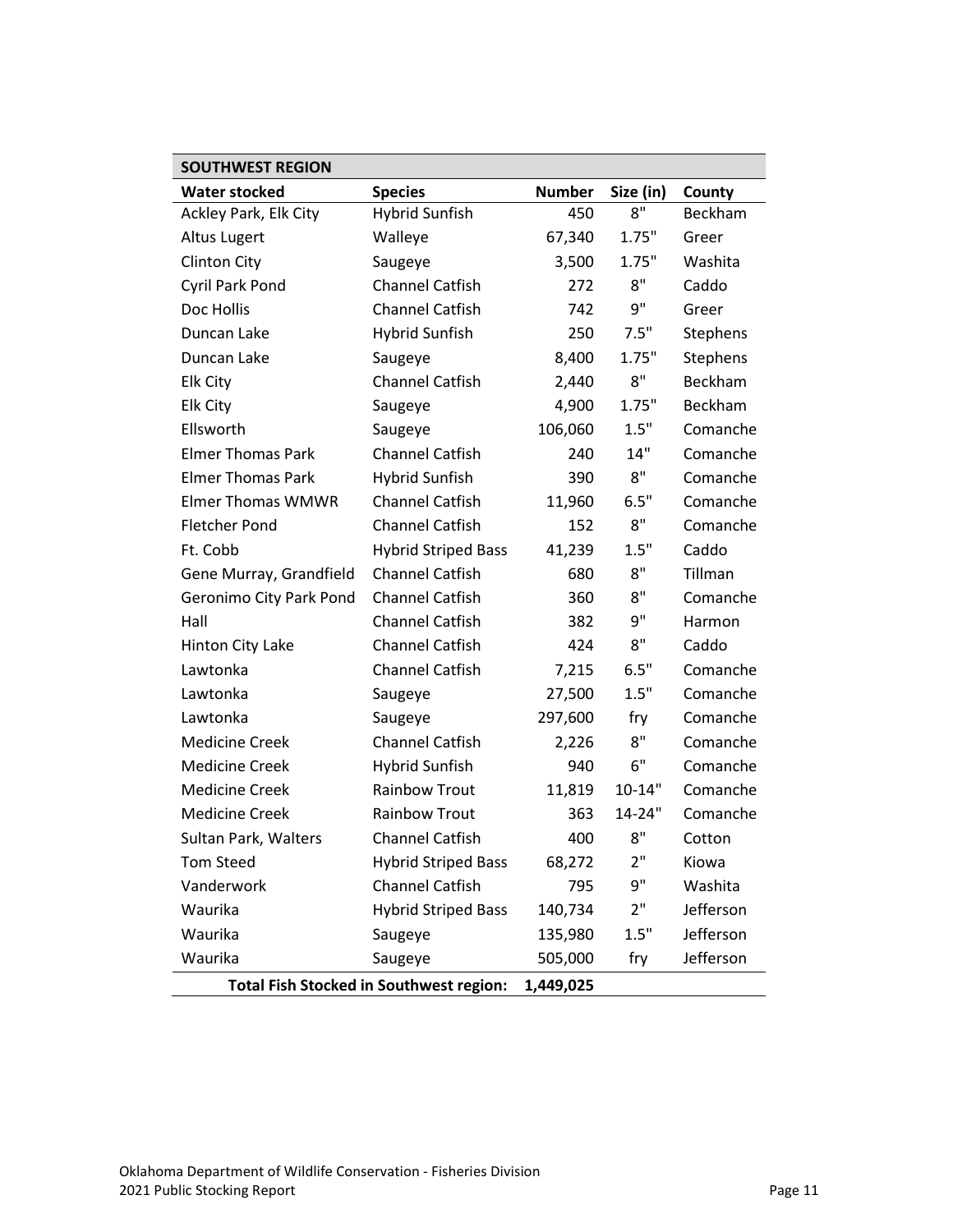#### PUBLIC STOCKINGS BY SPECIES

| <b>BROWN TROUT</b>                |               |           |                     |              |
|-----------------------------------|---------------|-----------|---------------------|--------------|
| <b>Water Stocked</b>              | <b>Number</b> | Size (In) | County              | Region       |
| Illinois River-Lower              | 10,000        | 7-9"      | Seguovah            | East Central |
| Mt Fork River                     | 12.784        | 7-9.5"    | McCurtain Southeast |              |
| <b>Total Brown trout stocked:</b> | 22.784        |           |                     |              |

| <b>CERTIFIED FLORIDA LARGEMOUTH BASS</b> |               |           |            |               |  |  |
|------------------------------------------|---------------|-----------|------------|---------------|--|--|
| <b>Water Stocked</b>                     | <b>Number</b> | Size (In) | County     | <b>Region</b> |  |  |
| Arbuckle                                 | 90,108        | 1.5"      | Murray     | South Central |  |  |
| <b>Broken Bow</b>                        | 90,478        | 1.5"      | McCurtain  | Southeast     |  |  |
| Cedar (USFWS)                            | 30,251        | 1.5"      | Le Flore   | Southeast     |  |  |
| <b>Durant Lake</b>                       | 58,173        | 1.5"      | Bryan      | South Central |  |  |
| Eufaula                                  | 120,086       | 1.5"      | Pittsburg  | Central       |  |  |
| <b>Grand Lake</b>                        | 285           | 6"        | Delaware   | Northeast     |  |  |
| <b>Grand Lake</b>                        | 948           | 10"       | Delaware   | Northeast     |  |  |
| <b>Grand Lake</b>                        | 67            | 18"       | Delaware   | Northeast     |  |  |
| Holdenville City                         | 60,116        | 1.5"      | Hughes     | Central       |  |  |
| Lone Chimney                             | 205           | 10"       | Payne      | North Central |  |  |
| McGee Creek                              | 90,072        | 1.5"      | Atoka      | South Central |  |  |
| Mountain Lake                            | 30,388        | 1.5"      | Carter     | South Central |  |  |
| Murray                                   | 89,905        | 1.5"      | Carter     | South Central |  |  |
| Pine Creek                               | 120,323       | 1.5"      | McCurtain  | Southeast     |  |  |
| Raymond Gary                             | 60,491        | 1.5"      | Choctaw    | Southeast     |  |  |
| Sardis                                   | 90,220        | 1.5"      | Pushmataha | Southeast     |  |  |
| Sportsman                                | 60,040        | 1.5"      | Hughes     | Central       |  |  |
| Wetumka                                  | 60,243        | 1.5"      | Hughes     | Central       |  |  |
| <b>Total Florida LMB Stocked:</b>        | 1,052,399     |           |            |               |  |  |

| <b>CHANNEL CATFISH</b>   |               |           |                    |                     |
|--------------------------|---------------|-----------|--------------------|---------------------|
| <b>Water Stocked</b>     | <b>Number</b> | Size (In) | County             | <b>Region</b>       |
| <b>Adair County Park</b> | 2,100         | 3"        | Adair              | <b>East Central</b> |
| Alva City Hatfield Park  | 402           | 9"        | <b>Woods</b>       | <b>Northwest</b>    |
| American Horse           | 4,400         | 8"        | Blaine             | <b>Northwest</b>    |
| Arkansas River           | 10,700        | 3"        | Muskogee           | North Central       |
| Beggs City               | 5,119         | 7"        | Okmulgee           | Central             |
| Bickham & Rudkin 33rd St | 800           | 9"        | Oklahoma           | <b>OKC</b>          |
| <b>Black Kettle</b>      | 3,159         | 10.5"     | <b>Roger Mills</b> | <b>Northwest</b>    |
| <b>Blue River</b>        | 2,970         | 12"       | Johnston           | South Central       |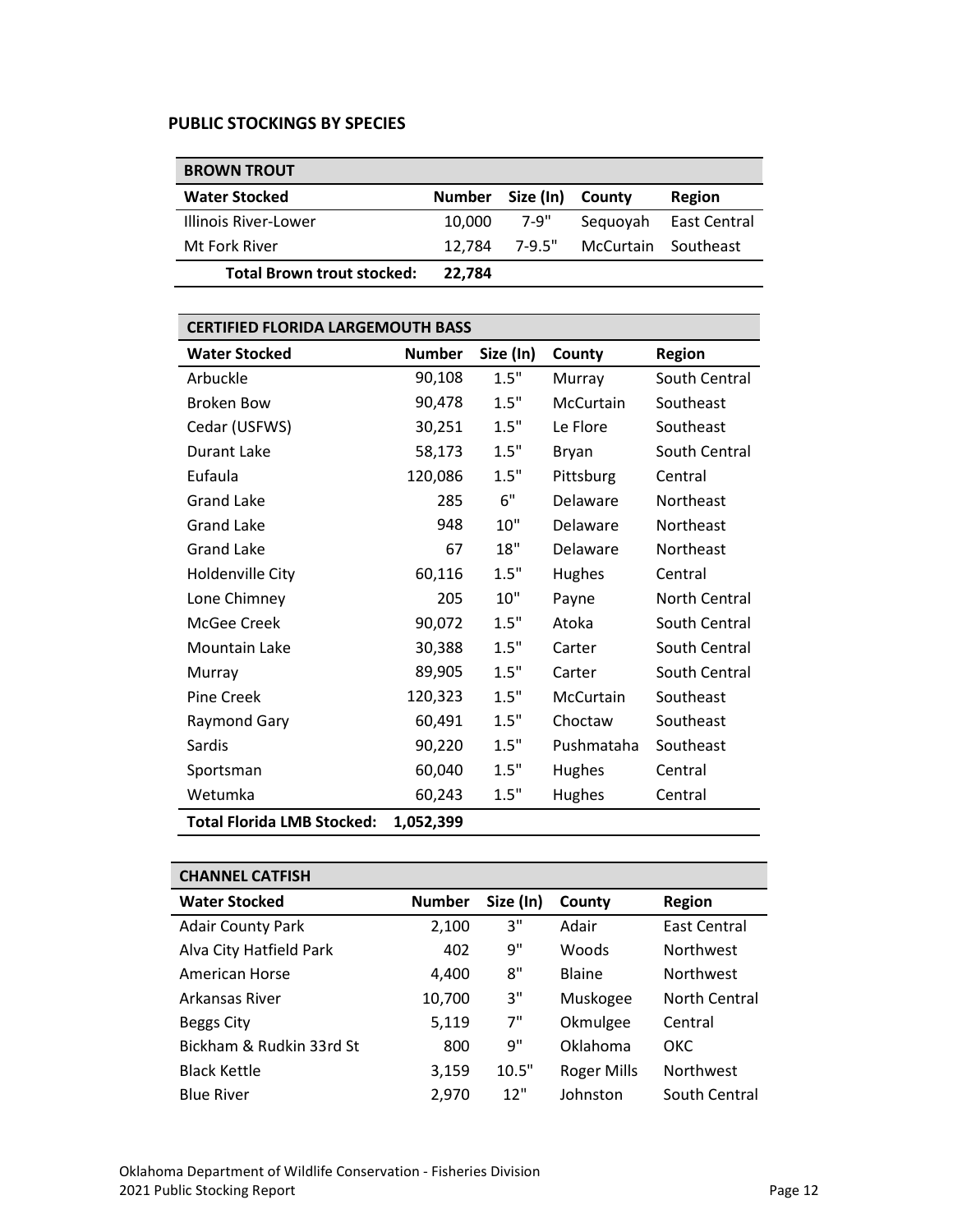| <b>CHANNEL CATFISH</b>          |               |                |               |               |
|---------------------------------|---------------|----------------|---------------|---------------|
| <b>Water Stocked</b>            | <b>Number</b> | Size (In)      | County        | <b>Region</b> |
| <b>Blue River</b>               | 5,208         | 18-24"         | Johnston      | South Central |
| <b>Boiling Springs</b>          | 121           | 9"             | Woodward      | Northwest     |
| <b>Bonham Pond</b>              | 210           | 11"            | Alfalfa       | Northwest     |
| <b>Buck Thomas, Moore</b>       | 373           | 15"            | Cleveland     | ОКС           |
| <b>Bull Lake City of Vinita</b> | 1,560         | 6.5"           | Craig         | Northeast     |
| Carlton                         | 2,120         | 9"             | Latimer       | Southeast     |
| Carmen City                     | 510           | 10.5"          | Greer         | Northwest     |
| Chambers                        | 1,611         | 9"             | <b>Beaver</b> | Northwest     |
| Choctaw-Ten Acre Park           | 608           | 14"            | Oklahoma      | <b>OKC</b>    |
| Choctaw-Ten Acre Park           | 800           | 9"             | Oklahoma      | ОКС           |
| Clayton Lake State Park         | 2,485         | 9"             | Pushmataha    | Southeast     |
| Clearview City                  | 1,204         | 7"             | Okfuskee      | Central       |
| Coon Creek                      | 1,028         | 9"             | Latimer       | Southeast     |
| <b>Crosslin Park Pond</b>       | 424           | 9"             | Garfield      | Northwest     |
| <b>Crosslin Park Pond</b>       | 50            | <b>Brooder</b> | Garfield      | Northwest     |
| Crystal Beach Lake              | 604           | 9"             | Woodward      | Northwest     |
| Crystal Lake (OKC)              | 116           | 15"            | Oklahoma      | ОКС           |
| Crystal Lake (OKC)              | 3,445         | 8"             | Oklahoma      | ОКС           |
| Cyril Park Pond                 | 272           | 8"             | Caddo         | Southwest     |
| Dale Zachary Sr. Citizens       | 601           | 9"             | Wagoner       | Northeast     |
| Davenport                       | 1,262         | 7"             | Lincoln       | Central       |
| Doc Hollis                      | 742           | 9"             | Greer         | Southwest     |
| Dolese Park Pond                | 1,289         | 9"             | Oklahoma      | ОКС           |
| Eagle Lake, Del City            | 1,647         | 9"             | Oklahoma      | ОКС           |
| Edwards Park Pond (OKC)         | 278           | 8"             | Oklahoma      | ОКС           |
| El Reno - Southern Hills North  | 275           | 9"             | Canadian      | ОКС           |
| El Reno - Southern Hills South  | 151           | 9"             | Canadian      | ОКС           |
| Elk City                        | 2,440         | 8"             | Beckham       | Southwest     |
| Elmer                           | 2,160         | 8"             | Kingfisher    | Northwest     |
| <b>Elmer Thomas Park</b>        | 240           | 14"            | Comanche      | Southwest     |
| <b>Elmer Thomas WMWR</b>        | 11,960        | 6.5"           | Comanche      | Southwest     |
| Elmoore City Lake               | 2,405         | 6.5"           | Garvin        | ОКС           |
| Enid Gov't. Springs             | 223           | 9"             | Garfield      | Northwest     |
| Enid Gov't. Springs             | 50            | <b>Brooder</b> | Garfield      | Northwest     |
| <b>Enid Meadow Lake</b>         | 530           | 9"             | Garfield      | Northwest     |
| <b>Enid Meadow Lake</b>         | 75            | <b>Brooder</b> | Garfield      | Northwest     |
| <b>Enid Water Works</b>         | 70            | <b>Brooder</b> | Garfield      | Northwest     |
| <b>Etling</b>                   | 6,370         | 6.5"           | Cimarron      | Northwest     |
| <b>Fletcher Pond</b>            | 152           | 8"             | Comanche      | Southwest     |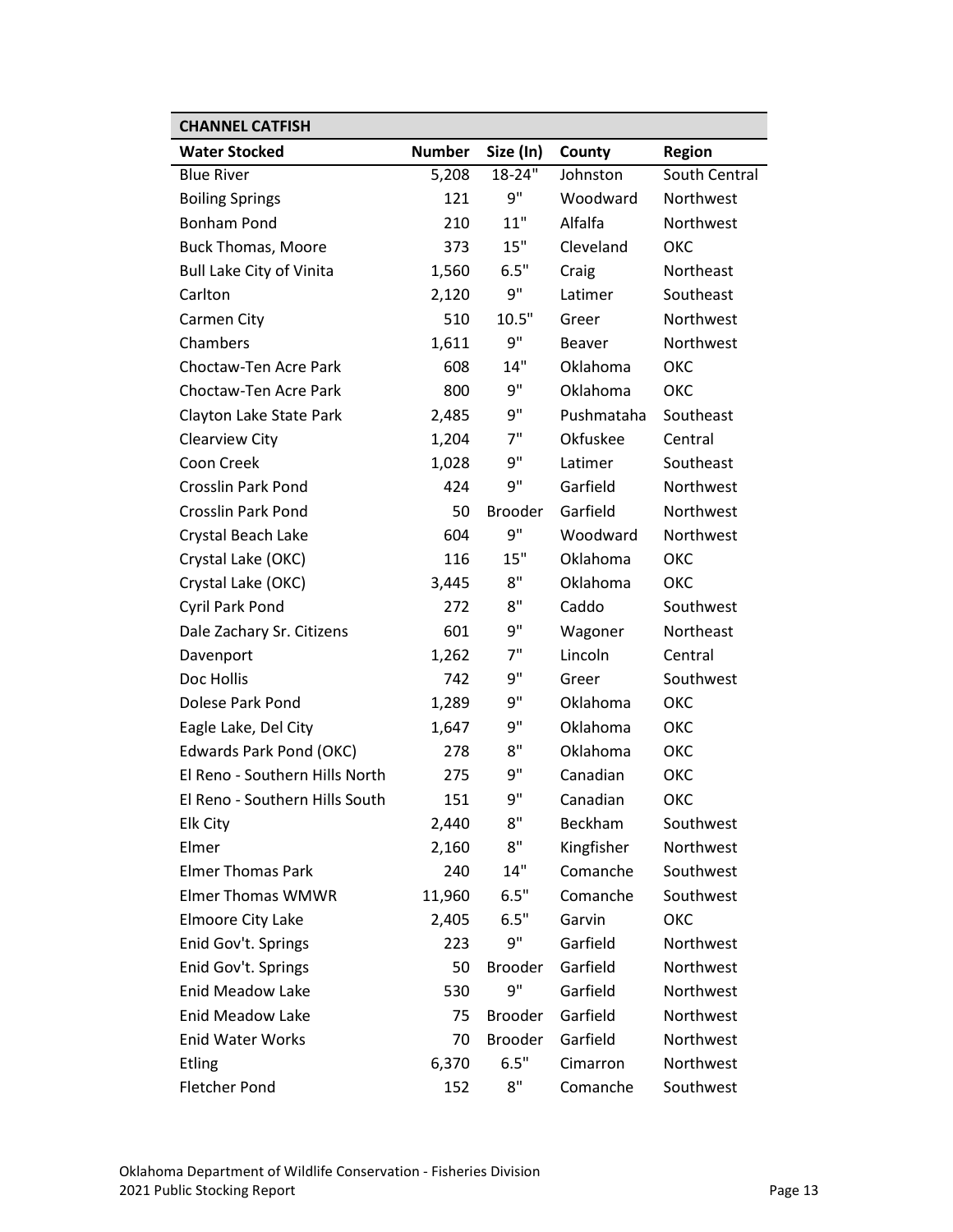| <b>CHANNEL CATFISH</b>          |               |           |              |                     |
|---------------------------------|---------------|-----------|--------------|---------------------|
| <b>Water Stocked</b>            | <b>Number</b> | Size (In) | County       | <b>Region</b>       |
| Gage City Lake                  | 870           | 10.5"     | <b>Ellis</b> | Northwest           |
| Gene Murray, Grandfield         | 680           | 8"        | Tillman      | Southwest           |
| Gentry Creek Pond               | 275           | 9"        | Mcintosh     | <b>East Central</b> |
| Geronimo City Park Pond         | 360           | 8"        | Comanche     | Southwest           |
| <b>Great Salt Plains</b>        | 71,286        | 2"        | Alfalfa      | Northwest           |
| <b>Greenleaf Lake</b>           | 45,000        | 3"        | Muskogee     | <b>East Central</b> |
| Griffin Park, Norman            | 266           | 14"       | Oklahoma     | ОКС                 |
| Griffin Park, Norman            | 100           | 15"       | Oklahoma     | ОКС                 |
| Hall                            | 382           | 9"        | Harmon       | Southwest           |
| Hartshorne City                 | 2,654         | 7"        | Pittsburg    | Southeast           |
| Hartshorne City                 | 459,724       | Fry       | Pittsburg    | Southeast           |
| <b>Haskell City</b>             | 5,000         | 3"        | Muskogee     | East Central        |
| <b>Highland Park, Guthrie</b>   | 100           | 9"        | Oklahoma     | OKC                 |
| Hinton City Lake                | 424           | 8"        | Caddo        | Southwest           |
| Honor Heights Park              | 400           | 3"        | Muskogee     | <b>East Central</b> |
| John Wells, Stigler City        | 3,900         | 6.5"      | Haskell      | <b>East Central</b> |
| Jones Battey Mulhausen Park     | 100           | 15"       | Oklahoma     | OKC                 |
| Jones Battey Mulhausen Park     | 514           | 9"        | Oklahoma     | ОКС                 |
| Kids Lake (OKC)                 | 110           | 15"       | Oklahoma     | OKC                 |
| Kids Lake (OKC)                 | 3,473         | 8"        | Oklahoma     | OKC                 |
| Kitchen Lake (OKC)              | 117           | 15"       | Cleveland    | ОКС                 |
| Kitchen Lake (OKC)              | 1,500         | 8"        | Cleveland    | ОКС                 |
| Langston University             | 200           | 14"       | Oklahoma     | OKC                 |
| Lawtonka                        | 7,215         | 6.5"      | Comanche     | Southwest           |
| Madill City Lake                | 742           | 9"        | Marshall     | South Central       |
| Maple Park                      | 251           | 9"        | Wagoner      | Northeast           |
| <b>Medicine Creek</b>           | 2,226         | 8"        | Comanche     | Southwest           |
| Midwest City- Soldier Creek     | 100           | 14"       | Oklahoma     | ОКС                 |
| Muldrow City Lake               | 13,700        | 3"        | Sequoyah     | East Central        |
| Mulvey Pond, Yukon City Park    | 111           | 14"       | Canadian     | ОКС                 |
| Mustang High School Pond        | 100           | 14"       | Canadian     | ОКС                 |
| <b>Natural Falls State Park</b> | 406           | 9"        | Delaware     | Northeast           |
| NE Lions Park, Norman           | 100           | 15"       | Cleveland    | ОКС                 |
| Newcastle Veterans Pond         | 90            | 14"       | Cleveland    | ОКС                 |
| Nichols Park, Henryetta         | 1,950         | 6.5"      | Okfuskee     | Central             |
| Otter Lake, Red Slough          | 160           | 9"        | McCurtain    | Southeast           |
| Porum City                      | 2,900         | 3"        | Muskogee     | <b>East Central</b> |
| Route 66 Park Pond A            | 801           | 9"        | Canadian     | ОКС                 |
| Sallisaw City (Brushy Lake)     | 14,430        | 7"        | Sequoyah     | East Central        |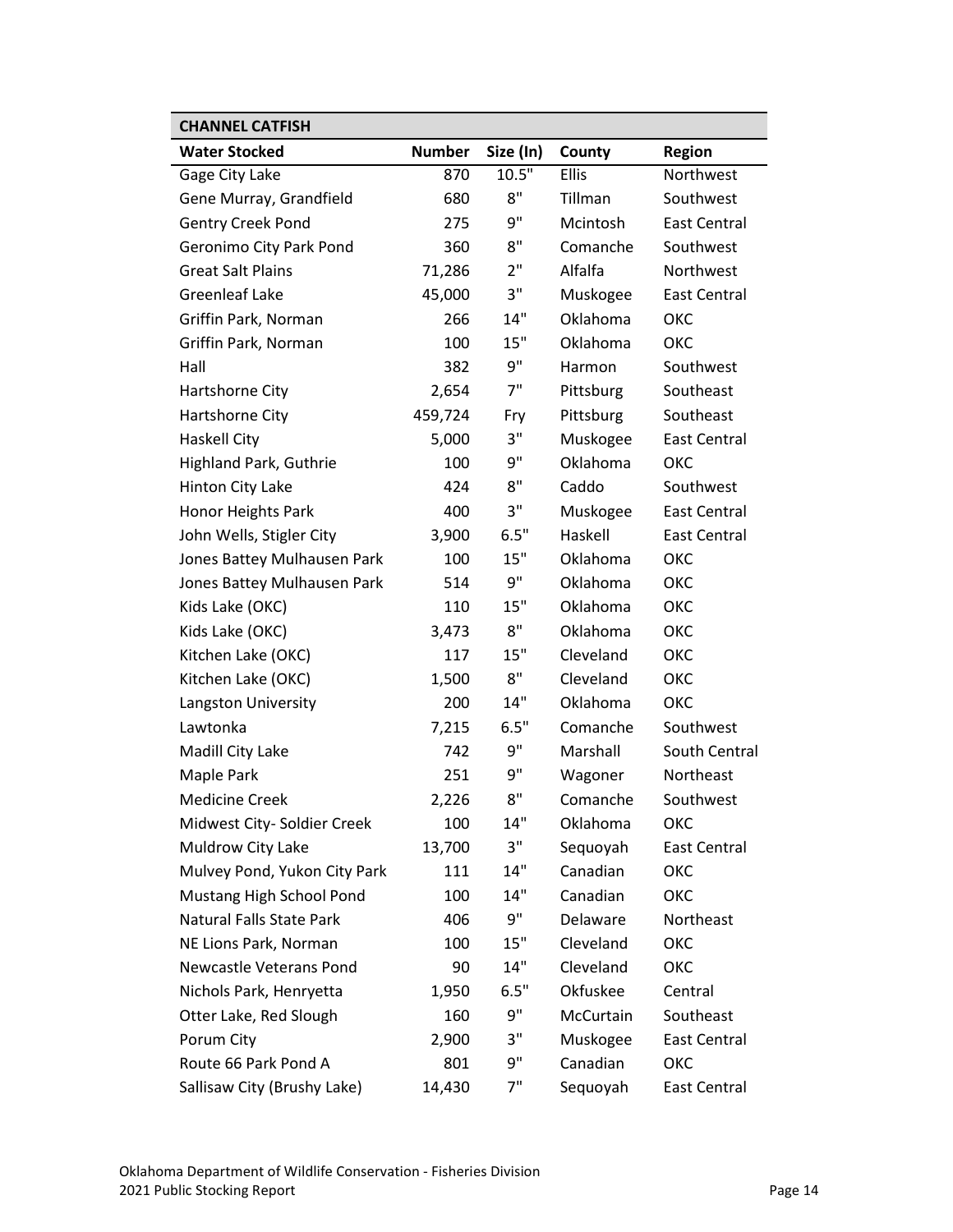| <b>CHANNEL CATFISH</b>                |               |           |              |                  |
|---------------------------------------|---------------|-----------|--------------|------------------|
| <b>Water Stocked</b>                  | <b>Number</b> | Size (In) | County       | <b>Region</b>    |
| Sapulpa - Kelly Lane Park             | 100           | 12"       | Creek        | Northeast        |
| Sapulpa - Kelly Lane Park             | 221           | 9"        | Creek        | <b>Northeast</b> |
| <b>Scissortail Park</b>               | 400           | 9"        | Oklahoma     | OKC              |
| South Lake Park East                  | 594           | 8"        | Cleveland    | OKC.             |
| South Lake Park West                  | 200           | 8"        | Cleveland    | <b>OKC</b>       |
| Spaulding Park Pond                   | 1,500         | 3"        | Muskogee     | East Central     |
| Sultan Park, Walters                  | 400           | 8"        | Cotton       | Southwest        |
| Sutton Wilderness Area                | 110           | 15"       | Cleveland    | ОКС              |
| <b>Sutton Wilderness Area</b>         | 584           | 9"        | Cleveland    | <b>OKC</b>       |
| Taft                                  | 10,800        | 3"        | Muskogee     | East Central     |
| Vanderwork                            | 795           | 9"        | Washita      | Southwest        |
| Veterans Park Pond, Jenks             | 234           | 9"        | Tulsa        | Northeast        |
| Vincent                               | 6,370         | 6.5"      | <b>Ellis</b> | Northwest        |
| Wayne Wallace                         | 3,497         | 9"        | Latimer      | Southeast        |
| Welch Park Pond, Yukon                | 45            | 14"       | Canadian     | ОКС              |
| Wildhorse Park Pond, Mustang          | 100           | 14"       | Canadian     | OKC              |
| Woodward Ag. Lake                     | 2,014         | 9"        | Woodward     | Northwest        |
| <b>Total Channel catfish Stocked:</b> | 756,000       |           |              |                  |

| <b>GRASS CARP</b>                |               |                  |                             |        |
|----------------------------------|---------------|------------------|-----------------------------|--------|
| <b>Water Stocked</b>             | <b>Number</b> | Size (In) County |                             | Region |
| Griffin Park, Norman             |               | 20               | Oklahoma                    | OKC.   |
| Otter Lake, Red Slough           | 40.           |                  | Brooder McCurtain Southeast |        |
| <b>Total Grass carp stocked:</b> | 42            |                  |                             |        |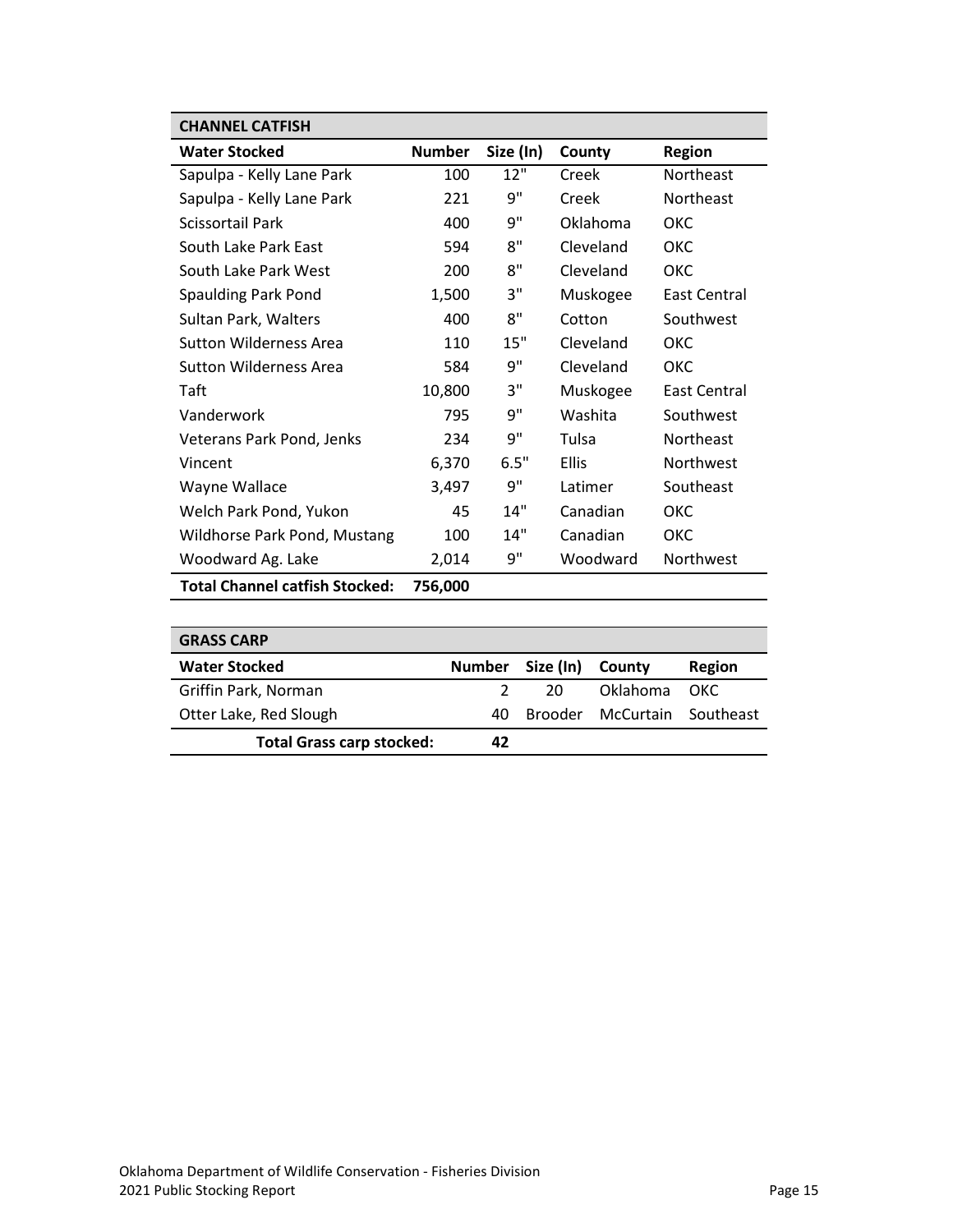| <b>HYBRID STRIPED BASS</b>                |               |           |               |               |
|-------------------------------------------|---------------|-----------|---------------|---------------|
| <b>Water Stocked</b>                      | <b>Number</b> | Size (In) | County        | <b>Region</b> |
| <b>Birch</b>                              | 11,370        | 2"        | Osage         | North Central |
| Canton                                    | 250,000       | fry       | <b>Blaine</b> | Northwest     |
| Carl Blackwell                            | 34,408        | 1.5"      | Payne         | North Central |
| Crystal Beach Lake                        | 2,125         | 3"        | Woodward      | Northwest     |
| Eagle Lake, Del City                      | 998           | 1"        | Oklahoma      | ОКС           |
| Elmer                                     | 300           | 1.5"      | Kingfisher    | Northwest     |
| <b>Etling</b>                             | 1,022         | 1.75"     | Cimarron      | Northwest     |
| Foss                                      | 31,622        | 1.5"      | Custer        | Northwest     |
| Foss                                      | 12,430        | 1.75"     | Custer        | Northwest     |
| Ft. Cobb                                  | 41,239        | $1.5"$    | Caddo         | Southwest     |
| Gage City Lake                            | 2,125         | 3"        | Ellis         | Northwest     |
| <b>Grand Lake</b>                         | 61,998        | 2"        | Delaware      | Northeast     |
| <b>Grand Lake</b>                         | 1,500,000     | fry       | Delaware      | Northeast     |
| Kaw                                       | 104,738       | 1.5"      | Kay           | North Central |
| Kaw                                       | 1,000,000     | fry       | Kay           | North Central |
| Oologah                                   | 100,000       | 2"        | Rogers        | Northeast     |
| Oologah                                   | 1,500,000     | fry       | Rogers        | Northeast     |
| Overholser                                | 37,427        | 2"        | Oklahoma      | ОКС           |
| Ponca City Lake                           | 9,376         | 2"        | Kay           | North Central |
| Skiatook                                  | 100,000       | 2"        | Osage         | North Central |
| Sooner Lake                               | 26,999        | 2"        | Noble         | North Central |
| Thunderbird                               | 67,396        | 1.5"      | Cleveland     | OKC           |
| Thunderbird                               | 537,000       | fry       | Cleveland     | ОКС           |
| <b>Tom Steed</b>                          | 68,272        | 2"        | Kiowa         | Southwest     |
| Waurika                                   | 140,734       | 2"        | Jefferson     | Southwest     |
| <b>Total Hybrid Striped bass stocked:</b> | 5,641,579     |           |               |               |

| <b>HYBRID SUNFISH</b>         |               |           |                |                  |
|-------------------------------|---------------|-----------|----------------|------------------|
| <b>Water Stocked</b>          | <b>Number</b> | Size (In) | County         | <b>Region</b>    |
| Ackley Park, Elk City         | 450           | 8"        | <b>Beckham</b> | Southwest        |
| Alva City Hatfield Park       | 450           | $5 - 6"$  | Woods          | <b>Northwest</b> |
| Alva City Hatfield Park       | 1,062         | 3"        | Woods          | <b>Northwest</b> |
| Arbuckle                      | 300           | 5"        | Murray         | South Central    |
| Ardmore Kids Pond             | 108           | 6"        | Carter         | South Central    |
| <b>Blanchard Crystal Lake</b> | 220           | $5 - 6"$  | McClain        | ОКС              |
| Boecher                       | 498           | 7.5"      | Blaine         | <b>Northwest</b> |
| Boecher                       | 71,960        | 1"        | Blaine         | <b>Northwest</b> |
| Bonham Pond                   | 202           | 7.5"      | Alfalfa        | <b>Northwest</b> |
| Braden Park Pond, Tulsa       | 208           | 6"        | Tulsa          | <b>Northeast</b> |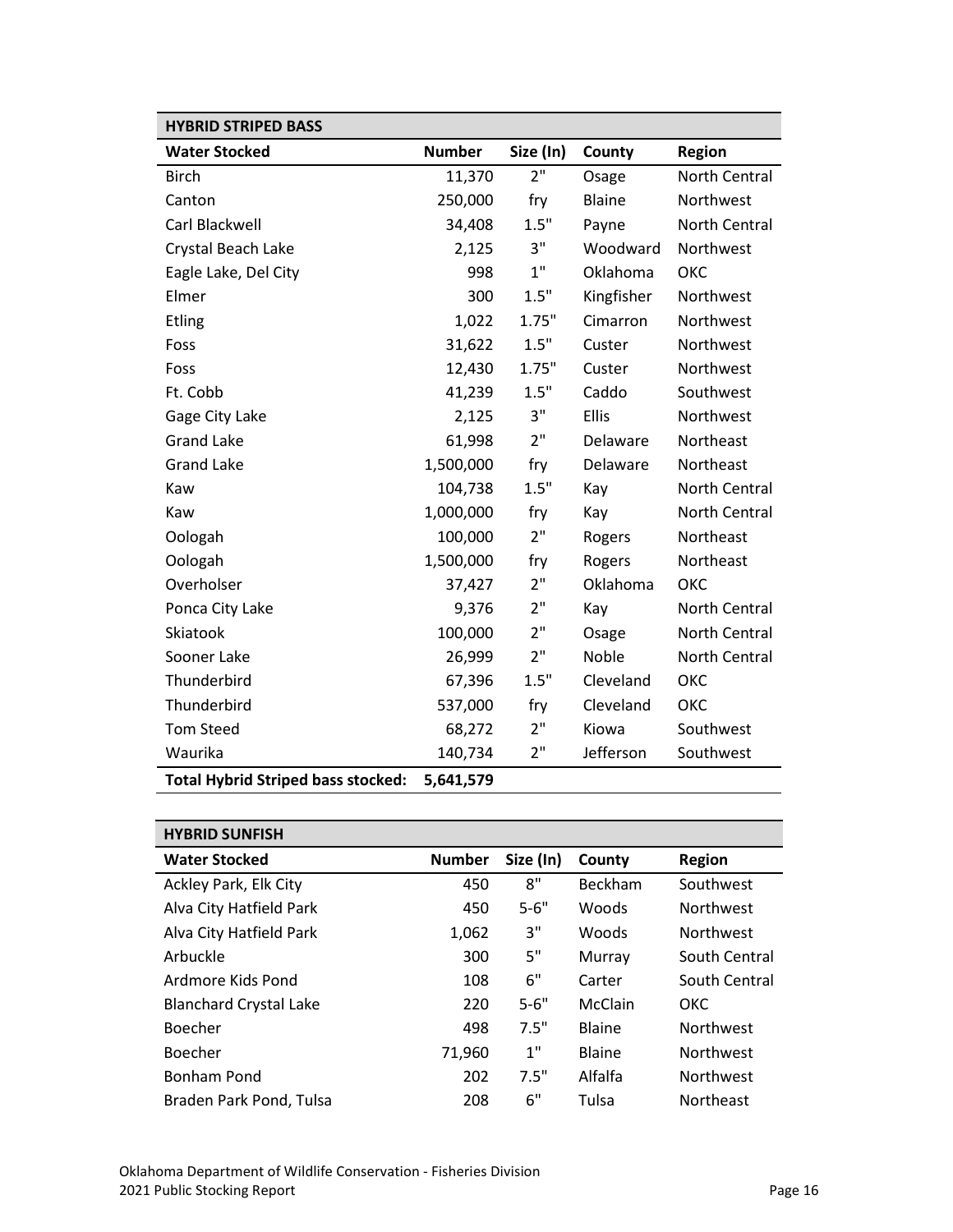| <b>HYBRID SUNFISH</b>           |               |           |            |                     |
|---------------------------------|---------------|-----------|------------|---------------------|
| <b>Water Stocked</b>            | <b>Number</b> | Size (In) | County     | <b>Region</b>       |
| Buck Thomas, Moo                |               |           |            |                     |
| re                              | 640           | 6"        | Cleveland  | окс                 |
| Camp McFadden Pond              | 200           | $5 - 6"$  | Kay        | North Central       |
| Camp Victory Pond               | 50            | $5 - 6"$  | Kay        | North Central       |
| Canton                          | 44,550        | 1.5"      | Blaine     | Northwest           |
| Carmen City                     | 1,062         | 3"        | Greer      | Northwest           |
| Choctaw-Ten Acre Park           | 808           | $5 - 6"$  | Oklahoma   | ОКС                 |
| <b>Crosslin Park Pond</b>       | 500           | 7"        | Garfield   | Northwest           |
| Crystal Beach Lake              | 733           | 5"        | Woodward   | Northwest           |
| Doby Springs                    | 1,062         | 3"        | Harper     | Northwest           |
| Duncan Lake                     | 250           | 7.5"      | Stephens   | Southwest           |
| Eagle Bay - Chickasaw           | 300           | 5"        | Murray     | South Central       |
| Eagletown Kids Pond             | 100           | 6"        | McCurtain  | Southeast           |
| El Reno - Southern Hills North  | 120           | 6.5"      | Canadian   | ОКС                 |
| El Reno - Southern Hills North  | 420           | 6"        | Canadian   | <b>OKC</b>          |
| El Reno - Southern Hills South  | 100           | 6"        | Canadian   | ОКС                 |
| <b>Elmer Thomas Park</b>        | 390           | 8"        | Comanche   | Southwest           |
| Gage City Lake                  | 712           | 5"        | Ellis      | Northwest           |
| <b>Greenleaf Kids Pond</b>      | 100           | 5"        | Muskogee   | <b>East Central</b> |
| Griffin Park, Norman            | 450           | $5 - 6"$  | Oklahoma   | ОКС                 |
| <b>Guthrie - Mineral Wells</b>  | 400           | 6"        | Logan      | ОКС                 |
| Hartshorne City                 | 2,650         | 4.5"      | Pittsburg  | Southeast           |
| Heritage Park Pond              | 308           | 5"        | Oklahoma   | ОКС                 |
| <b>Highland Park, Guthrie</b>   | 100           | 6"        | Oklahoma   | ОКС                 |
| Hunter Park, Tulsa              | 538           | 6"        | Tulsa      | Northeast           |
| Jones Battey Mulhausen Park     | 1,402         | $5 - 6"$  | Oklahoma   | ОКС                 |
| Lee Lake                        | 6,213         | $3 - 4"$  | Washington | Northeast           |
| Legion Park Pond, El Reno       | 280           | $5 - 6"$  | Canadian   | ОКС                 |
| <b>Marland Mansion Pond</b>     | 1,227         | $5 - 6"$  | Kay        | North Central       |
| <b>Medicine Creek</b>           | 940           | 6"        | Comanche   | Southwest           |
| Midwest City- Soldier Creek     | 100           | 6"        | Oklahoma   | ОКС                 |
| Moore Little River Park - North | 200           | 5"        | Cleveland  | ОКС                 |
| Moore Little River Park - South | 200           | 5"        | Cleveland  | ОКС                 |
| Mowhawk Park Pond               | 502           | 6"        | Tulsa      | Northeast           |
| Mulvey Pond, Yukon City Park    | 390           | $5 - 6"$  | Canadian   | ОКС                 |
| NE Lions Park, Norman           | 400           | 6"        | Cleveland  | ОКС                 |
| NE Lions Park, Norman           | 800           | $5 - 6"$  | Cleveland  | ОКС                 |
| Newcastle Veterans Pond         | 640           | $5 - 8"$  | McClain    | ОКС                 |
| Ponca City Lake Pond            | 543           | 7.5"      | Kay        | North Central       |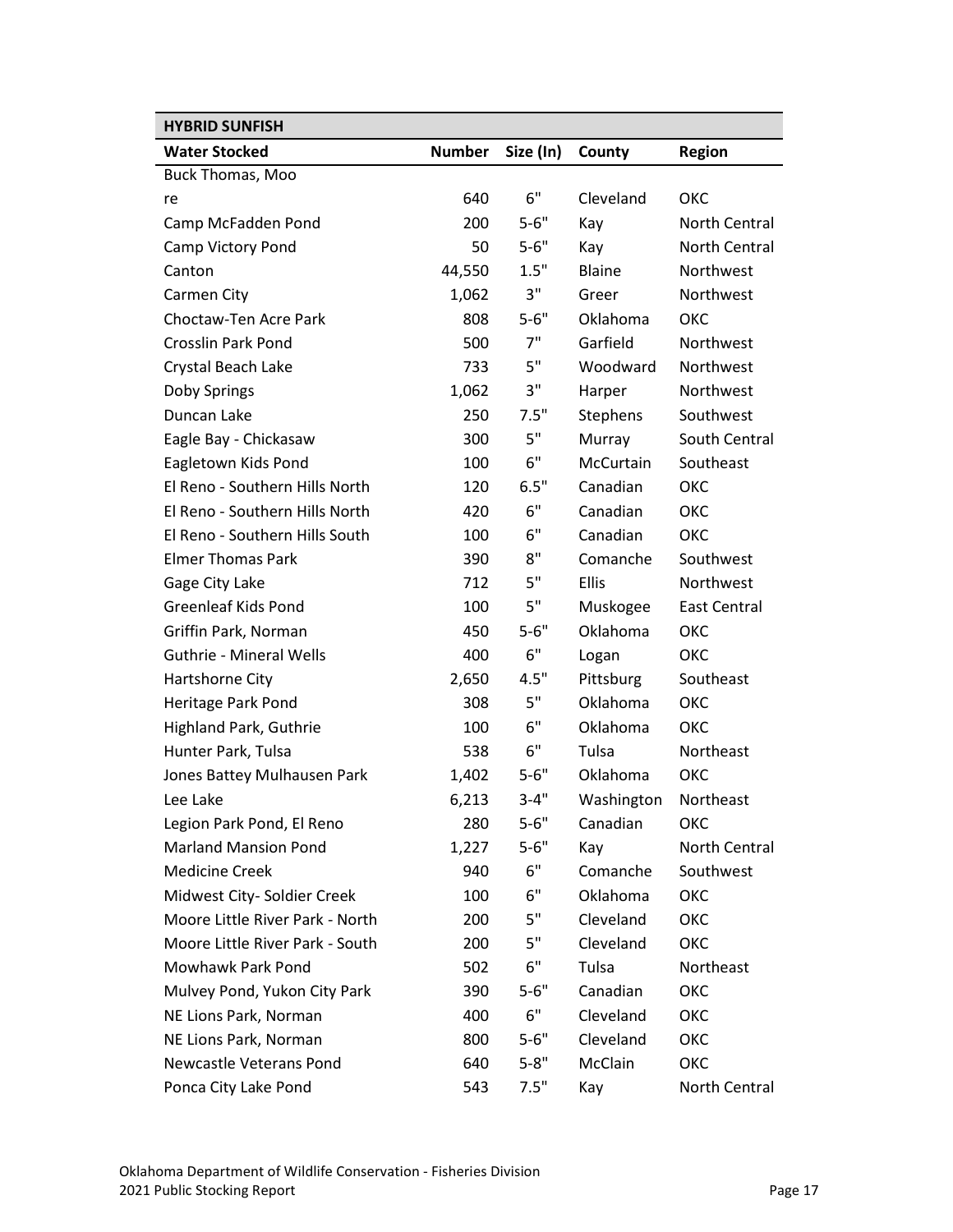| <b>HYBRID SUNFISH</b>                |               |           |           |                  |
|--------------------------------------|---------------|-----------|-----------|------------------|
| <b>Water Stocked</b>                 | <b>Number</b> | Size (In) | County    | <b>Region</b>    |
| Route 66 Park Pond A                 | 500           | 6"        | Canadian  | ОКС              |
| Sapulpa - Kelly Lane Park            | 200           | 6"        | Creek     | <b>Northeast</b> |
| Scissortail Park                     | 1,400         | 6"        | Oklahoma  | ОКС              |
| South Lake Park East                 | 300           | 6"        | Cleveland | <b>OKC</b>       |
| Vet Pond                             | 400           | 5"        | Cleveland | ОКС              |
| Veterans Park Pond, Jenks            | 612           | 6"        | Tulsa     | <b>Northeast</b> |
| Wildhorse Park Pond, Mustang         | 200           | 6"        | Canadian  | ОКС              |
| Willow Springs, Ponca City           | 668           | $5 - 7"$  | Kav       | North Central    |
| Woodward Ag. Lake                    | 1,062         | 3"        | Woodward  | <b>Northwest</b> |
| <b>Yukon Senior Center</b>           | 200           | 6"        | Canadian  | ОКС              |
| <b>Total Hybrid sunfish Stocked:</b> | 151,380       |           |           |                  |

| <b>NORTHERN LARGEMOUTH BASS</b>    |               |                |         |                     |
|------------------------------------|---------------|----------------|---------|---------------------|
| <b>Water Stocked</b>               | <b>Number</b> | Size (In)      | County  | Region              |
| Hartshorne City                    | 68,503        | 1.5"           |         | Pittsburg Southeast |
| Hartshorne City                    | 250           | 6"             |         | Pittsburg Southeast |
| <b>Purcell City</b>                | 60.           | <b>Brooder</b> | McClain | OKC.                |
| <b>Total Northern LMB Stocked:</b> | 68,813        |                |         |                     |

| <b>RAINBOW TROUT</b>        |               |                 |               |                     |
|-----------------------------|---------------|-----------------|---------------|---------------------|
| <b>Water Stocked</b>        | <b>Number</b> | Size (In)       | County        | <b>Region</b>       |
| <b>Blue River</b>           | 38,006        | $10.7 - 11.7$ " | Johnston      | South Central       |
| <b>Blue River</b>           | 3,673         | 14-24"          | Johnston      | South Central       |
| <b>Blue River</b>           | 5,241         | $9"+$           | Johnston      | South Central       |
| Boecher                     | 53            | 14-24"          | <b>Blaine</b> | Northwest           |
| <b>Boecher</b>              | 1,849         | $9 - 14"$       | <b>Blaine</b> | Northwest           |
| Dolese Park Pond            | 2,200         | 10-14"          | Oklahoma      | ОКС                 |
| Dolese Park Pond            | 85            | 14-24"          | Oklahoma      | ОКС                 |
| Edwards Park Pond (OKC)     | 6             | 14-24"          | Oklahoma      | ОКС                 |
| Edwards Park Pond (OKC)     | 718           | $8 - 10"$       | Oklahoma      | ОКС                 |
| <b>Fourche Maline River</b> | 168           | 14-24"          | Latimer       | Southeast           |
| <b>Fourche Maline River</b> | 4,018         | $9"+$           | Latimer       | Southeast           |
| Illinois River-Lower        | 108,206       | 10.5-11.5"      | Sequoyah      | <b>East Central</b> |
| Illinois River-Lower        | 48            | 14-24"          | Sequoyah      | East Central        |
| Illinois River-Lower        | 574           | $9"+$           | Sequoyah      | East Central        |
| <b>Medicine Creek</b>       | 11,819        | $10 - 14"$      | Comanche      | Southwest           |
| <b>Medicine Creek</b>       | 363           | 14-24"          | Comanche      | Southwest           |
| Mt Fork River               | 40,293        | $10 - 11"$      | McCurtain     | Southeast           |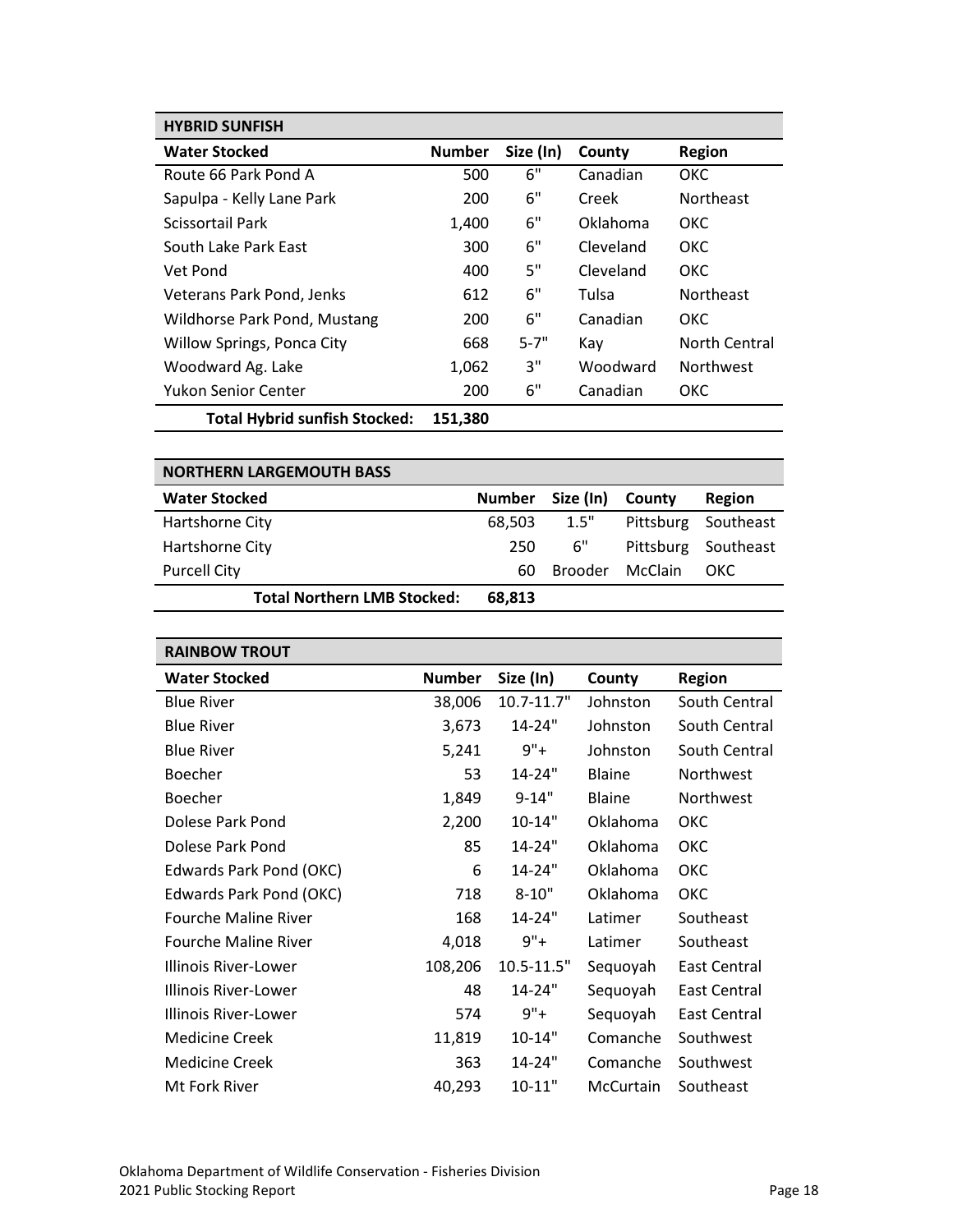| <b>RAINBOW TROUT</b>                |               |            |                  |                  |
|-------------------------------------|---------------|------------|------------------|------------------|
| <b>Water Stocked</b>                | <b>Number</b> | Size (In)  | County           | Region           |
| Mt Fork River                       | 1,316         | $14 - 24"$ | McCurtain        | Southeast        |
| Mt Fork River                       | 38,390        | $9 - 14"$  | <b>McCurtain</b> | Southeast        |
| Perry CCC                           | 327           | $14 - 24"$ | <b>Noble</b>     | North Central    |
| Perry CCC                           | 11,464        | $9 - 14"$  | <b>Noble</b>     | North Central    |
| Route 66 Park Pond A                | 12            | $14 - 24"$ | Canadian         | OKC              |
| Route 66 Park Pond A                | 1,478         | $8 - 10"$  | Canadian         | OKC              |
| Sunset Lake, Thompson Park          | 5,875         | $10 - 14"$ | Texas            | <b>Northwest</b> |
| Sunset Lake, Thompson Park          | 525           | $14 - 24"$ | Texas            | <b>Northwest</b> |
| Veterans Park Pond, Jenks           | 265           | $14 - 24"$ | Tulsa            | <b>Northeast</b> |
| Veterans Park Pond, Jenks           | 5,155         | $9 - 14"$  | Tulsa            | <b>Northeast</b> |
| Watonga                             | 7,500         | $10 - 14"$ | <b>Blaine</b>    | <b>Northwest</b> |
| Watonga                             | 240           | 14-24"     | <b>Blaine</b>    | <b>Northwest</b> |
| <b>Total Rainbow trout stocked:</b> | 289,867       |            |                  |                  |

| <b>SAUGER</b>                |               |           |          |                      |
|------------------------------|---------------|-----------|----------|----------------------|
| <b>Water Stocked</b>         | <b>Number</b> | Size (In) | County   | <b>Region</b>        |
| Sahoma                       | 5,250         | 1.25"     | Creek    | <b>Northeast</b>     |
| Shell Creek Lake             | 6,750         | 1.25"     | Osage    | <b>North Central</b> |
| <b>Shell Creek Lake</b>      | 263,825       | fry       | Osage    | North Central        |
| Webber Falls                 | 79,438        | 1.38      | Muskogee | East Central         |
| <b>Total Sauger Stocked:</b> | 355,263       |           |          |                      |

| <b>SAUGEYE</b>           |               |           |               |               |
|--------------------------|---------------|-----------|---------------|---------------|
| <b>Water Stocked</b>     | <b>Number</b> | Size (In) | County        | <b>Region</b> |
| Arcadia Lake             | 37,095        | 1.5"      | Oklahoma      | ОКС           |
| Bluestem, Atoka          | 1,776         | 2"        | Atoka         | South Central |
| Carl Blackwell           | 67,600        | 1.5"      | Payne         | North Central |
| <b>Clinton City</b>      | 3,500         | 1.75"     | Washita       | Southwest     |
| Duncan Lake              | 8,400         | 1.75"     | Stephens      | Southwest     |
| Elk City                 | 4,900         | 1.75"     | Beckham       | Southwest     |
| Ellsworth                | 106,060       | 1.5"      | Comanche      | Southwest     |
| <b>Great Salt Plains</b> | 86,774        | 1.5"      | Alfalfa       | Northwest     |
| <b>Great Salt Plains</b> | 434,500       | fry       | Alfalfa       | Northwest     |
| <b>Guthrie City</b>      | 25,420        | fry       | Logan         | ОКС           |
| Holdenville City         | 11,155        | 1.5''     | <b>Hughes</b> | Central       |
| Lawtonka                 | 27,500        | 1.5"      | Comanche      | Southwest     |
| Lawtonka                 | 297,600       | fry       | Comanche      | Southwest     |
| McMurtry                 | 23,324        | 1.5"      | Noble         | North Central |